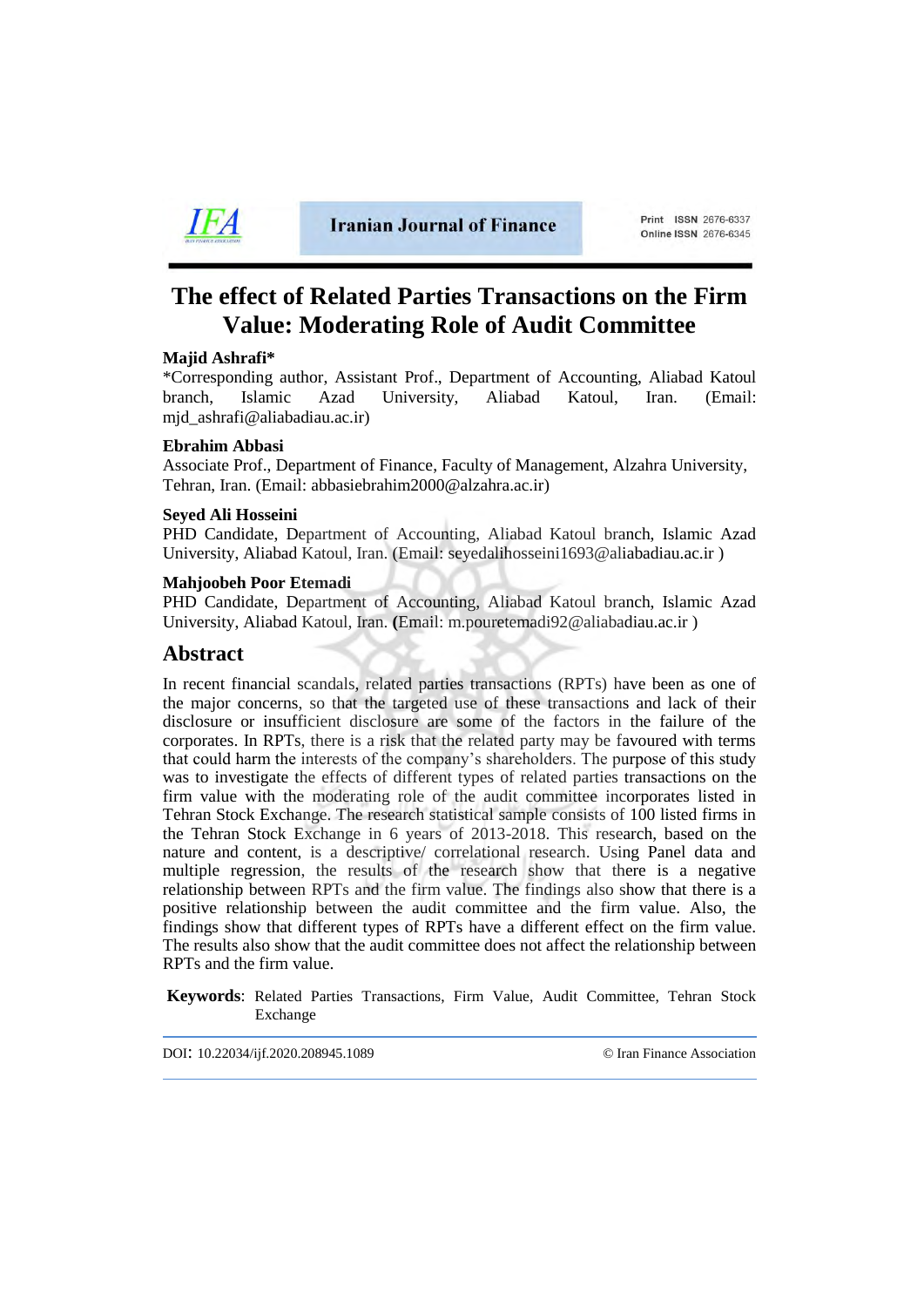# **Introduction**

Among the scandals of accounting of corporates such as Enron, Worldcom, Adelfia, & Tyco in the United States, which shocked the financial markets, RPTs were identified as the most main issue. It was decided to make these transactions in line with the rules, but in practice, they were in the interests of the main people (managers, large shareholders, or their relatives) (Ismail, 2018). These scandals and European crooks, such as Vindy & Parmalat, have been investigated tendency more than before in studying RPTs (Gordon & Henry, 2005; Gordon, Henry, & Palia, 2006). In this study, we will investigate RPTs in an Asian country called Iran. RPTs may cause independence of stockholders, managers, and other controllers of enterprises and creating fees for unrelated parties in these transactions. This important issue can be achieved through the purchasing and selling of assets, goods, services, receiving loans with favourable conditions, and using corporate's assets as a guarantee of personal facilities, which will result in the transfer of wealth (Muhammadi, & Jiang, 2017).

Transactions, which are mainly executed directly by major stockholders, director and board of directors' members, have a negative impact on the firm value and also have a significant role in scandals that lead to the failure of large groups of corporates. If the number of RPTs in the corporate will be higher, the security for minority stockholders will be lower, and as a result, it will reduce the corporate's stock value (Nekhili & Cherif, 2011). Acquisition of corporate resources through RPTs is common in developed countries, but in emerging economies are more likely to be seen due to the lack of foreign markets and corporate governance weaknesses. In many cases, RPTs are inevitable and beneficial transactions and are repeated throughout the corporate's operations cycle, but in a certain condition, these interactions allow to major stockholders or corporates managers to provide their own interests using fees of minority stockholders (Sheri & Hamidi, 2012). At corporates with RPTs, the value of their stocks usually decreases. Evidence also suggests that corporates by acquiring key management positions to family members have less value than corporates with independent managers. Managers and employees of corporates use the corporate's interests to increase their capital (Ryngaert & Thomas, 2007).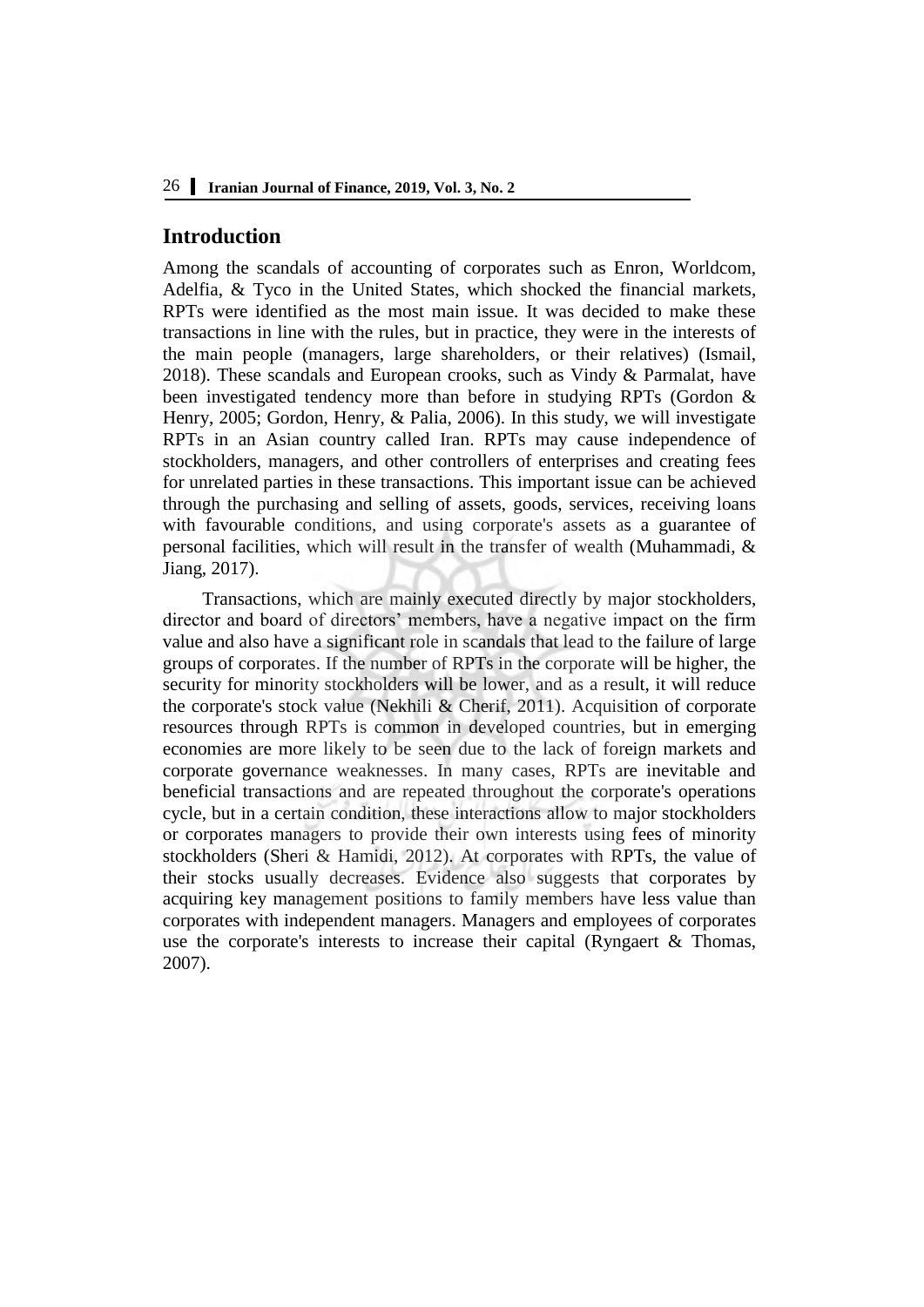Legislators and formulators of the Standards, with emphasis on the disclosure of information and relations of related Parties, have not been adopted a position on the harmfulness or usefulness of RPTs for corporates and stockholders. The agency theory and the concept of transferring wealth suggest that directors may use RPTs as a means of transferring wealth or profit from the corporate to their own interest, and this issue will violate the rights of minority stockholders. Most studies conducted in various markets have shown that RPTs are a means to violate the rights of minority stockholders. Moreover, research in the market response field shows that lower-pricing firms have had more RPTs (Etemadi & Salehi Rad, 2011). The corporate's supervision mechanisms transfer RPTs from "conflict of interest" to "efficient transactions." Validated audit firms or supervisory committees (boards) and supervisors can play a moderate role in RPTs (Chien & Hsu, 2010). According to issues presented in this research, the research questions are "whether there is a relationship between RPTs and firm value?" "Do different types of RPTs have a different effect on firm value?" and "does the audit committee modify the relationship between RPTs and firm value?"

Hence, the remainder of the paper is organized as follows: The second section investigates an overview of the literature and forms the hypotheses. The third section describes the research method and the sample selection method. In forth Section, we will present descriptive statistics and hypotheses test results, and finally, the fifth section will be relevant to the conclusion.

# **Research literature hypothesis development**

RPTs are within the scope of information that users of financial statements are willing to know, and the exact recognition of their nature and content. Therefore, in order to better understand and analysis, to make reasonable decisions by users, the disclosure of information about such transactions, the nature and their effects on financial statements are necessary ([Forghandoost Haghighi & Yohana, 1993](file:///C:/Users/atefe/Desktop/drfjl/2%202019/1089/1089.edited.docx%23_ENREF_22); [Marchini, Mazza,](file:///C:/Users/atefe/Desktop/drfjl/2%202019/1089/1089.edited.docx%23_ENREF_34)  [& Medioli, 2018](file:///C:/Users/atefe/Desktop/drfjl/2%202019/1089/1089.edited.docx%23_ENREF_34)). The efficient and effective functioning of the capital market requires the trust of investors and creditors to the financial reporting process ([Hwang, Zhang, &](file:///C:/Users/atefe/Desktop/drfjl/2%202019/1089/1089.edited.docx%23_ENREF_27)  [Zhu, 2018](file:///C:/Users/atefe/Desktop/drfjl/2%202019/1089/1089.edited.docx%23_ENREF_27)). Fraudulent financial reporting is a serious threat to this trust. After discovering Enron financial scandals by Securities and Exchange Commission (SEC) and Bankruptcy declaration in 2001, and after discovering the weaknesses in USA financial reporting practices, Sarkans Oxley's Act aimed protecting investors in particular, public interest was formulated in general and was confirmed by the Congress in 2002, under the law, USA Public Corporate Accounting Oversight Board (PCAOB) was created ([Chien & Hsu, 2010](file:///C:/Users/atefe/Desktop/drfjl/2%202019/1089/1089.edited.docx%23_ENREF_15)).

The early years of the third millennium passed when the world witnessed the bankruptcy of large corporations such as Enron, WorldCam, Xerox, etc.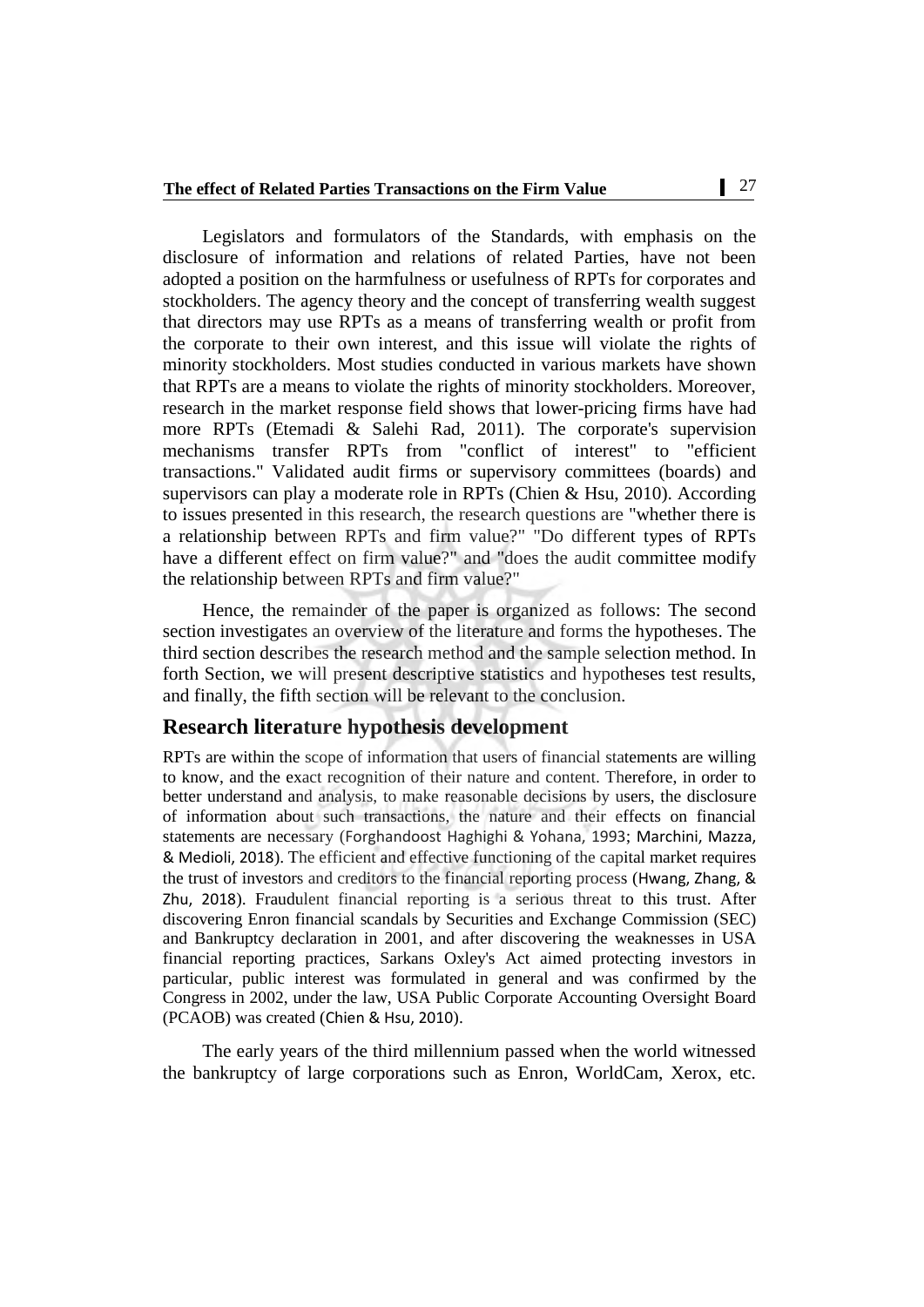Such bankruptcies were led to a point an accusing finger for accounting and financial reporting. Among the aftershocks of this scandal can be mentioned the collapse of one of the five major audit firms in the world namely the Arthur and Anderson Audit Firm (Enron's Firm Auditor). The investigating events of the bankruptcy of these corporates showed that the main source of these events has been profits manipulation and the reporting of inefficient and unsubstantial profits. Therefore, this led to pessimism towards the accounting and audit profession. Most directors of these corporates reduced their quality of financial reporting and profit quality to the lowest level by resorting to fraudulent methods such as designing and performing fake transactions with related Parties [\(Bulu, 2006\)](file:///C:/Users/atefe/Desktop/drfjl/2%202019/1089/1089.edited.docx%23_ENREF_11).

Concerning how the effect of decisions of related Parties on the directorate of corporates and the extraction of profits from the availability of minority stockholders, Mir Eskandari, in the presence of the general assembly of a listed firms in the Tehran Stock Exchange in 1991, states that three of Five of board members of that corporate, which held 52 per cent of stocks, bought about 10 per cent of the corporate's main product at prices less than market rate and withdrew 91 per cent of the corporate's remaining profits on under the pretext of tax exemptions, and eventually 2 per cent of the corporate's sales were calculated as right of supervision, total was about 15 billion R about three times the corporate's capital. If this amount were returned to the corporate, divisible profit for each stockholder would have increased from 800 R to 3,000 R [\(Darabi & Davoud khani, 2015\)](file:///C:/Users/atefe/Desktop/drfjl/2%202019/1089/1089.edited.docx%23_ENREF_18). [Gordon et al. \(2006\);](file:///C:/Users/atefe/Desktop/drfjl/2%202019/1089/1089.edited.docx%23_ENREF_25) [Cheung, Rau, and](file:///C:/Users/atefe/Desktop/drfjl/2%202019/1089/1089.edited.docx%23_ENREF_14)  Stouraitis (2006) and [Cheung, Qi, Rau, and Stouraitis \(2009\)](file:///C:/Users/atefe/Desktop/drfjl/2%202019/1089/1089.edited.docx%23_ENREF_13) argue that there are two views on dealing with RPTs, each of them suggests different aspects of such transactions. The first view is consistent with the representation problem and states that such transactions are used to earn personal interests for directors and cause the loss of the corporate and stockholders. On the other hand, directors distort financial statements to hide the destructive effects of these transactions. The second view considers such transactions as part of the business unit's demand, and also as work guarantee of directors in the corporate. [Stein \(1997\);](file:///C:/Users/atefe/Desktop/drfjl/2%202019/1089/1089.edited.docx%23_ENREF_43) [Chang and Hong \(2000\);](file:///C:/Users/atefe/Desktop/drfjl/2%202019/1089/1089.edited.docx%23_ENREF_12) [Khanna and Palepu \(2000\),](file:///C:/Users/atefe/Desktop/drfjl/2%202019/1089/1089.edited.docx%23_ENREF_32) and [Jian and Wong \(2010\)](file:///C:/Users/atefe/Desktop/drfjl/2%202019/1089/1089.edited.docx%23_ENREF_29) consider the view of the effectiveness of RPTs and the concept of transaction costs provided by [Coase \(2012\)](file:///C:/Users/atefe/Desktop/drfjl/2%202019/1089/1089.edited.docx%23_ENREF_16) and [Williamson](file:///C:/Users/atefe/Desktop/drfjl/2%202019/1089/1089.edited.docx%23_ENREF_46)  (1975). This view does not consider RPTs as risky and harmful transactions, and may even be beneficial to stockholders [\(Khalatbari Limaki, Arad, &](file:///C:/Users/atefe/Desktop/drfjl/2%202019/1089/1089.edited.docx%23_ENREF_31)  [Ebrahimiyan, 2012\)](file:///C:/Users/atefe/Desktop/drfjl/2%202019/1089/1089.edited.docx%23_ENREF_31).

A large number of directors and major stockholders have been accused because of having a significant role in the scandals and failures of corporates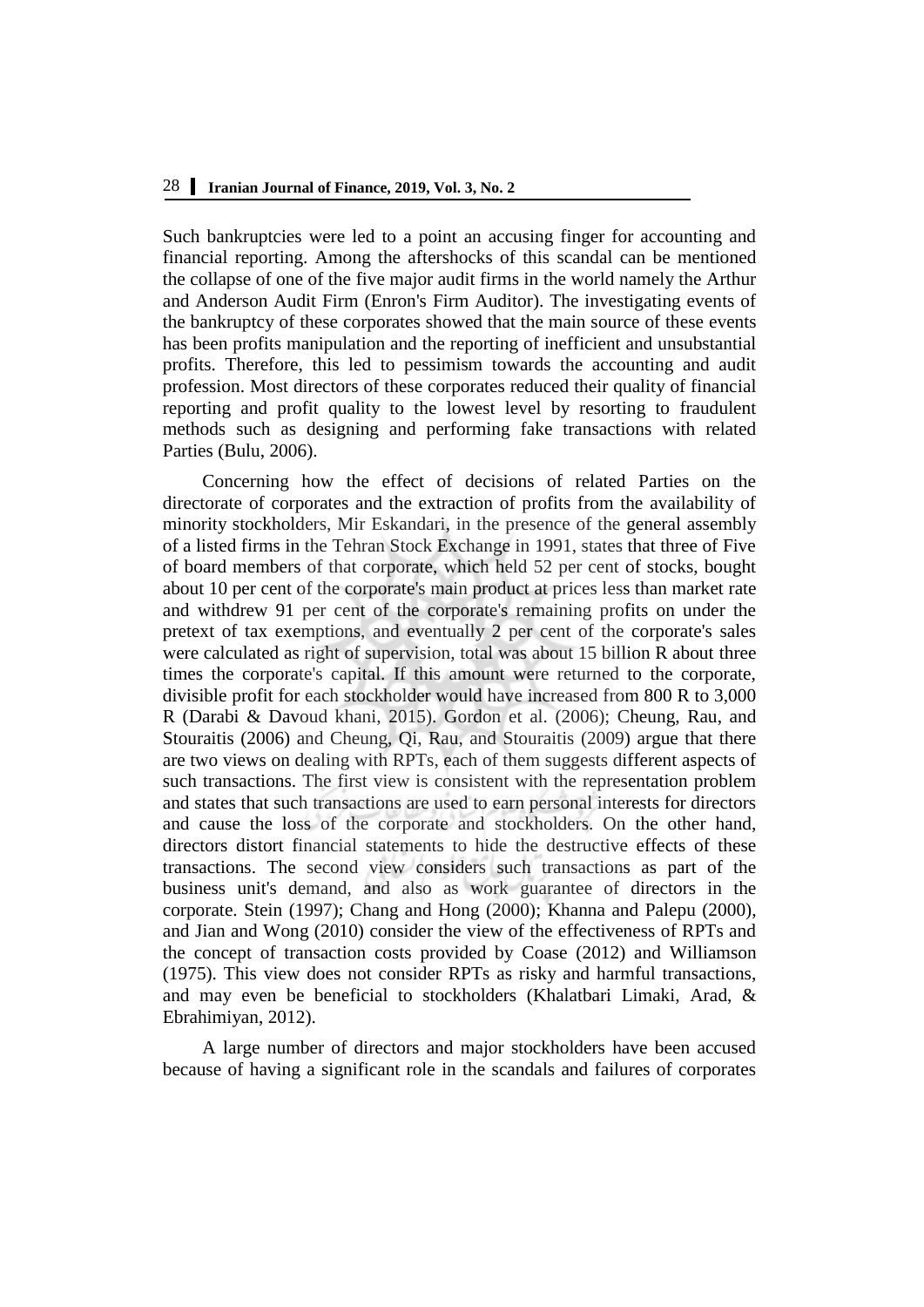and large groups of corporates. They have been blamed for suspicious transactions with the corporate, and their goal is the confiscation of minority stockholders and elimination of their interests. Based on an example of the eighty-five corporates listed in the Paris Stock Exchange in 2000-2005, transactions that are made directly by major stockholders and transactions that are made indirectly through related corporates are depreciating the firm value. These transactions are harmful to minority stockholders and are mainly determined by the franchise of the main stockholders. Transactions, which are mainly made directly by major stockholders and are signed by director board members, have a negative impact on firm value [\(Nekhili & Cherif, 2011\)](file:///C:/Users/atefe/Desktop/drfjl/2%202019/1089/1089.edited.docx%23_ENREF_35). When different types of RPTs are announced, the market response is assessed by public corporations. These studies show that stockholders of public corporations that are aware of the tunnelling experience, they react to this topic and reduce the corporate's stock value. They assume that investors are able to properly predict the firm value in RPTs. However, it is not clear that the reduction in the corporate's stock value is entirely due to RPTs or is not [\(Cheung et al., 2009\)](file:///C:/Users/atefe/Desktop/drfjl/2%202019/1089/1089.edited.docx%23_ENREF_13). For a good understanding of financial statements, disclosure of transactions between the reporting entity and related Parties will usually be necessary [\(Forghandoost Haghighi & Yohana, 1993\)](file:///C:/Users/atefe/Desktop/drfjl/2%202019/1089/1089.edited.docx%23_ENREF_22). The audit committee can review the directors' performance through various supervisory processes. For example, the committee is able to persuade his (senior manager) to disclose financial statements in accordance with accepted standards by reviewing the accounting policies of the corporate and accord with senior management in this field [\(Amer, Ragab, & Shehata, 2014\)](file:///C:/Users/atefe/Desktop/drfjl/2%202019/1089/1089.edited.docx%23_ENREF_5). Also, the audit committee can control the senior management of the economic unit and play an effective role as a deterrent for the manager by the disregard of internal controls, including the prevention of fraud in management [\(Arbab Soleimani &](file:///C:/Users/atefe/Desktop/drfjl/2%202019/1089/1089.edited.docx%23_ENREF_6)  [Nafari, 2016\)](file:///C:/Users/atefe/Desktop/drfjl/2%202019/1089/1089.edited.docx%23_ENREF_6). Besides, the role of the Audit Committee in managing risk is very important [\(Rahimian & Tavakkolnia, 2011\)](file:///C:/Users/atefe/Desktop/drfjl/2%202019/1089/1089.edited.docx%23_ENREF_38). [Abbott and Parker \(2000\)](file:///C:/Users/atefe/Desktop/drfjl/2%202019/1089/1089.edited.docx%23_ENREF_1) state that corporates with an audit committee are less likely to face mistakes, irregularities, and fraudulent financial reporting. Audit committees should be organized and used properly, hence, these committees may have significant benefits to all interested Parties [\(Etemadi & Shafa Khibari, 2011\)](file:///C:/Users/atefe/Desktop/drfjl/2%202019/1089/1089.edited.docx%23_ENREF_20). If the corporate does not have an audit committee, it should explain the reasons for absence in its annual reports and explain the need for such committee for the next financial period [\(Soleimani & Moghaddasi, 2014\)](file:///C:/Users/atefe/Desktop/drfjl/2%202019/1089/1089.edited.docx%23_ENREF_41). On the other hand, the various features of the audit committee, including financial expertise, independence, size, etc., can affect the effectiveness of the audit committee [\(Fakhari, Mohammadi, & Netaj Kurdi, 2015\)](file:///C:/Users/atefe/Desktop/drfjl/2%202019/1089/1089.edited.docx%23_ENREF_21).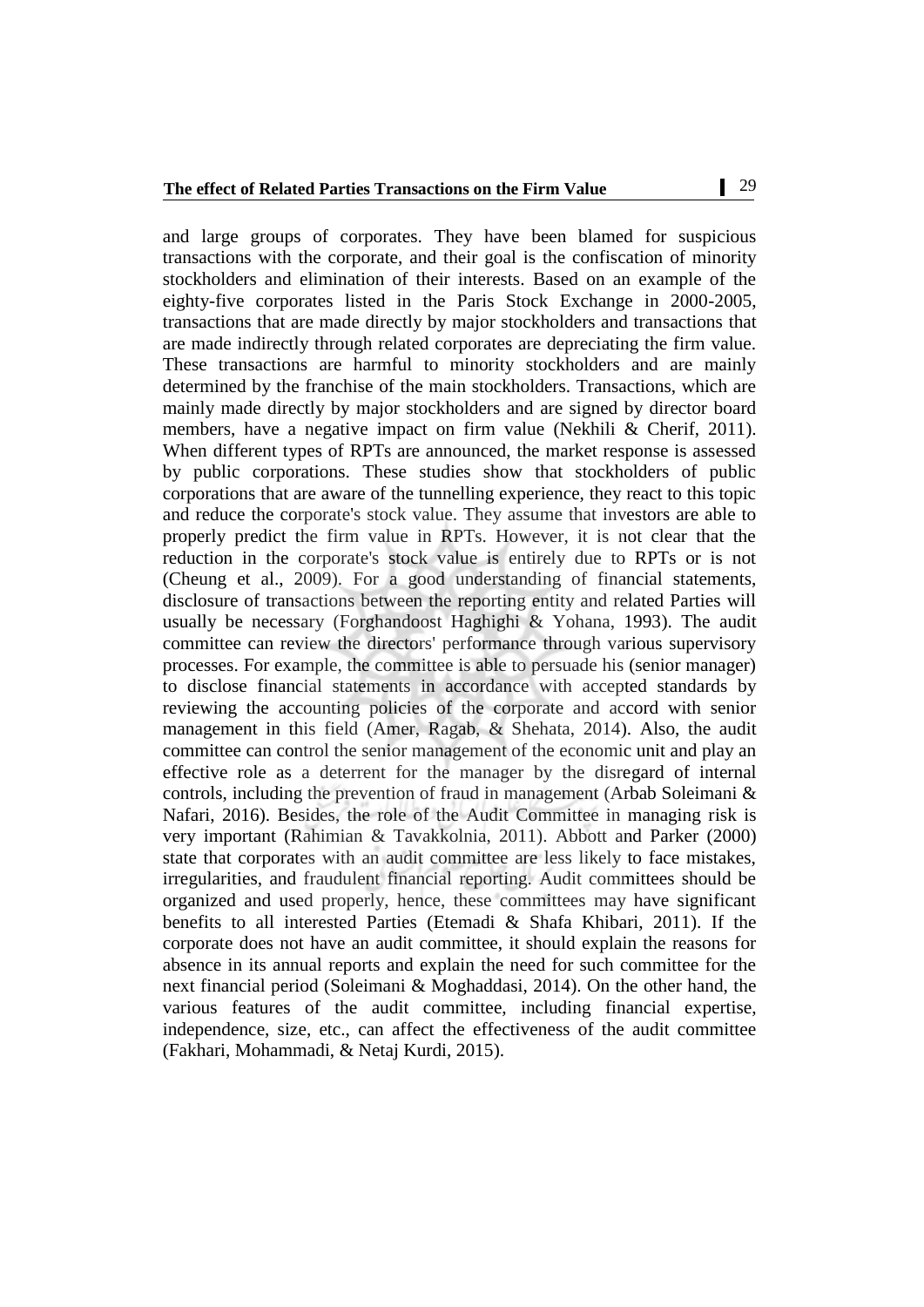[Jemison and Oakley \(1983\)](file:///C:/Users/atefe/Desktop/drfjl/2%202019/1089/1089.edited.docx%23_ENREF_28) believe that the Audit Committee, which all its members are formed by independent directors, it is a vital component of corporate governance. They emphasize that the audit committee should be formed of non-executive directors in order to be able to opine independently on important decisions. Also, independent directors are working to ensure the decisions of executive directors in the interests of stockholders [\(Al-Mamun,](file:///C:/Users/atefe/Desktop/drfjl/2%202019/1089/1089.edited.docx%23_ENREF_4)  [Yasser, Rahman, Wickramasinghe, & Nathan, 2014;](file:///C:/Users/atefe/Desktop/drfjl/2%202019/1089/1089.edited.docx%23_ENREF_4) [Weir & Laing, 2001;](file:///C:/Users/atefe/Desktop/drfjl/2%202019/1089/1089.edited.docx%23_ENREF_44) [Weisbach, 1988\)](file:///C:/Users/atefe/Desktop/drfjl/2%202019/1089/1089.edited.docx%23_ENREF_45). The U.S. Securities and Exchange Commission (SEC) emphasizes that "the lack of an audit committee is better than all members of the committee are formed by executive directors. Because they do not provide accurate information related to corporate's financial situation [\(Bansal &](file:///C:/Users/atefe/Desktop/drfjl/2%202019/1089/1089.edited.docx%23_ENREF_8)  [Sharma, 2016\)](file:///C:/Users/atefe/Desktop/drfjl/2%202019/1089/1089.edited.docx%23_ENREF_8). [Agrawal and Knoeber \(1996\)](file:///C:/Users/atefe/Desktop/drfjl/2%202019/1089/1089.edited.docx%23_ENREF_2) argued that members of the audit committee should be independent to prevent conflicts between directors and independent auditors. The audit committee plays a significant role in ensuring the integrity of the financial reporting process because it is possible for the management to manipulate accounting information in his own interests. Therefore, the Audit Committee can ensure the accuracy and fairness of the financial statements [\(Cohen, Gaynor, Krishnamoorthy, & Wright, 2011\)](file:///C:/Users/atefe/Desktop/drfjl/2%202019/1089/1089.edited.docx%23_ENREF_17).

[Rahimian, Kazemi, and Mohammadi \(2012\)](file:///C:/Users/atefe/Desktop/drfjl/2%202019/1089/1089.edited.docx%23_ENREF_37) investigated the effect of RPTs on firm's performance, with an emphasis on the role of strategic mechanisms, according to two view of "the conflict of interests" and "effective transactions" in RPTs. The results show that RPTs have a significant effect on the relationship between the percentage of ownership of the major stockholders and the quality of profit. [Sheri and Hamidi \(2012\)](file:///C:/Users/atefe/Desktop/drfjl/2%202019/1089/1089.edited.docx%23_ENREF_40) examined the motivations of RPTs using the Mesquarilo model. The results showed that there is a significant relationship between the amount of these transactions and the variables of ownership concentration level, the proportion of non-executive directors and financial leverage. In addition, [Golestani \(2013\)](file:///C:/Users/atefe/Desktop/drfjl/2%202019/1089/1089.edited.docx%23_ENREF_23) in his master's thesis investigated the relationship between RPTs, institutional stockholders' ownership and non-executive members of the board of directors with corporate market value. The results showed that both" RPTs and the ownership of institutional investors" have had a significant effect on corporate market value, but there was no significant relationship between the proportion of nonexecutive members of the board of directors and corporates market value. On the other hand, the effect of RPTs on corporate market value has been in a reverse direction and the amount of institutional ownership of investors on corporate market value has been in a direct direction. Also, [Kamyabi,](file:///C:/Users/atefe/Desktop/drfjl/2%202019/1089/1089.edited.docx%23_ENREF_30)  Boojmehrani, and Naderi Pelangi (2014) consider RPTs as some of the factors that reduce the value of the capital market. They believe that although all RPTs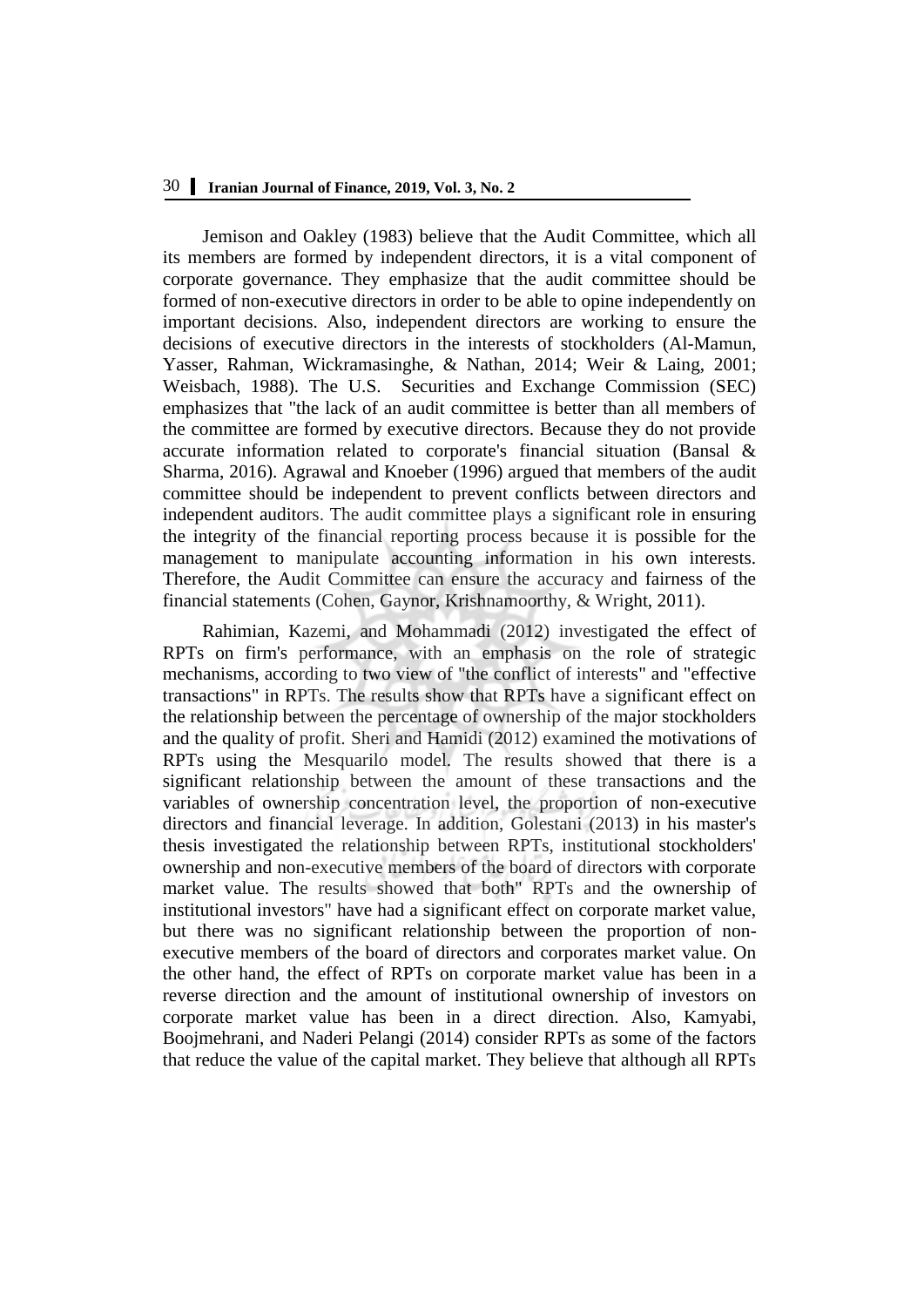are not opportunistic transactions, the prevailing attitude is that they are some of the factors affecting risk and investors pay a lot of attention to them before making an investment. In fact, the lack of knowledge of stockholders and investors about the nature of RPTs creates a kind of information asymmetry. [Darabi and Davoud khani \(2015\)](file:///C:/Users/atefe/Desktop/drfjl/2%202019/1089/1089.edited.docx%23_ENREF_18) investigated the effect of RPTs on the value of corporates listed in Tehran Stock Exchange. The results showed that there is a significant and negative relationship between RPTs and firm value. There is no significant relationship between stock cash return and the size of the board of directors with corporate value. There is a significant negative relationship between financial leverage and firm value. There is a significant positive relationship between Return on Asset (ROA) and firm value. [Gordon and](file:///C:/Users/atefe/Desktop/drfjl/2%202019/1089/1089.edited.docx%23_ENREF_24)  Henry (2005) argued that some of the types of RPTs can be by the motivation of profit management and distortion of results and how corporates performance. Research on the role of RPTs on corporates performance has led to conflicting results. So that one cannot be said that RPTs have a positive or negative impact on corporates performance. [Manaligod and Del Rosario \(2012\)](file:///C:/Users/atefe/Desktop/drfjl/2%202019/1089/1089.edited.docx%23_ENREF_33) Reviewed the financial statements of corporates listed in the Philippine Stock Exchange in 2010 for disclosure of RPTs.

The results show that the mean of disclosure was 45%, 35% and 41%, respectively. Then, they consider the type of auditor of the corporates, showed that there was no significant difference in terms of disclosure between classified corporates according to the type of auditor. Also, the results of the regression analysis show that the type of auditor and the size of the corporate are not predictors of the disclosure rates by the corporates. [Srinivasan \(2013\)](file:///C:/Users/atefe/Desktop/drfjl/2%202019/1089/1089.edited.docx%23_ENREF_42) investigated RPTs in Indian corporates. The results show that there is a significant negative relationship between RPTs and the corporate's performance. The rates of RPTs incorporates that are audited by large institutions was lower than the rest of the corporates and there is no significant relationship between the ownership structure and RPTs. [Pozzoli and Venuti](file:///C:/Users/atefe/Desktop/drfjl/2%202019/1089/1089.edited.docx%23_ENREF_36)  (2014) investigated the relationship between RPTs and the financial performance of Italian corporates, ultimately; there wasn't evidence of a causal relationship between them. [Wong, Kim, and Lo \(2015\)](file:///C:/Users/atefe/Desktop/drfjl/2%202019/1089/1089.edited.docx%23_ENREF_47) using a sample of listed in Chinese corporates found that related Parties sales increase the firm value. However, this growth is lost due to the high percentage of top managers, high government ownership, or tax avoidance incentives, which are often accompanied by management rental extraction activities.

According to theoretical foundations and research background in this paper, three hypotheses are considered and tested: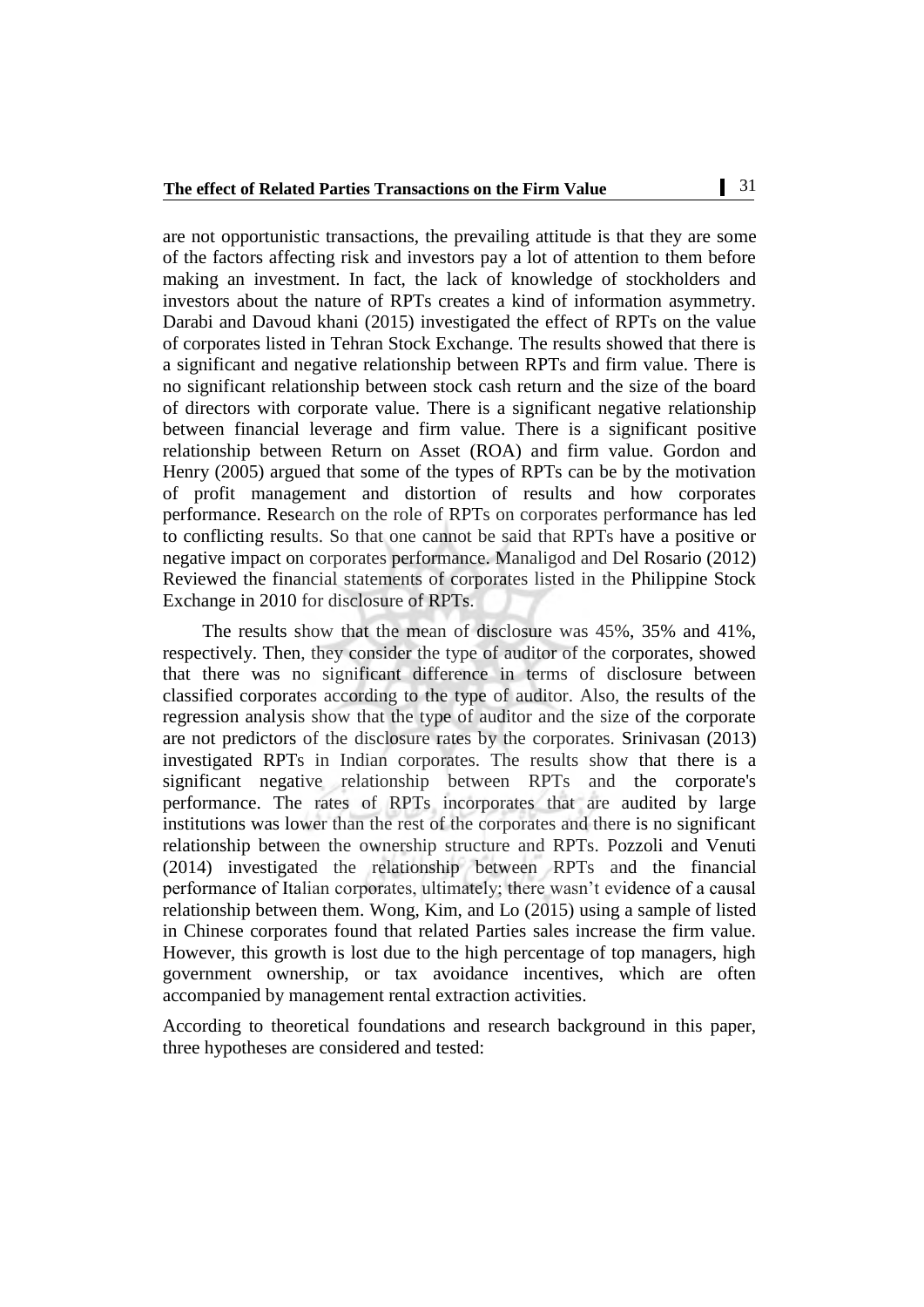**Hypothesis 1.** There is a significant relationship between RPTs and corporate value.

**Hypothesis 2.** The audit committee modifies the relationship between RPTs and firm value.

**Hypothesis 3.** Various RPTs have a different effect on firm value.

# **Research methodology**

The present research is an applied and descriptive research. Moreover, it is a correlation research method because it investigates the relationship between independent and dependent variables. To test the research hypotheses we use panel data with multiple regression method. The required data for analyzing is collected from firms' annual reports and related software such as Rahavard Novin.

The statistical population was modified with the following four conditions:

1. Their fiscal year should be ended until the end of March.

2. Fiscal year changes should not be applied in the fiscal year 2013-2018.

3. Their required data is available.

4. They should not be a department of investment corporates and financial intermediaries.

The final sample of this study is 100 listed firms in Tehran Stock Exchange from 2013 to 2018.

# **1. Statistical models and research variables**

RPTs according to the standard of accounting number 12 are the transfer of assets or debits or the performance of services between related parties, regardless of claiming or non-claiming price. The following are examples of transactions that, if are committed by related parties, are disclosed:

a. Purchase or sale of goods, b. Purchase or sale of non-current assets, c. Providing or receiving services, d. Rentals, e. Transfer of research and development projects, f. Transfers due to royalty agreement, g. Finances both short and long term, h. Collaterals and guarantees, i. Settlement of debts by the business unit or by another party.

In this research, we have used RPTs of "the purchase and sale of goods, lease and finance both short and long term". We have classified and used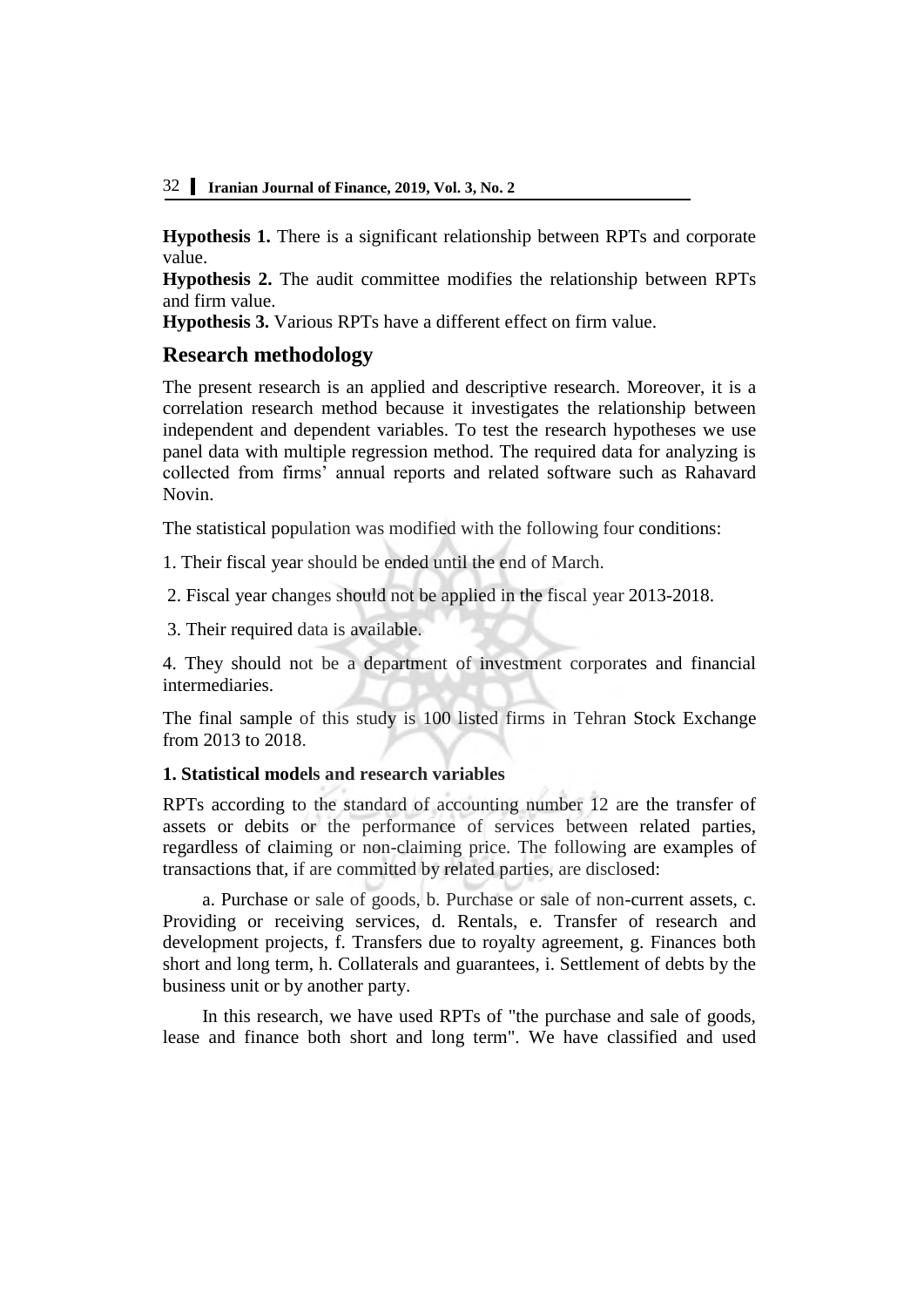transactions balance as RPTs, and to test hypotheses, the following two models were used:

$$
QTOBIN_{it} = a_0 + a_1 RPT_{it} + a_2 INDCOMM_{it} + a_3 RPT_{it} * INDCOMM_{it} + a_4 RPTPS_{it} + a_5 RPTF_{it} + a_6 RPTL_{it}
$$
  
+ a\_7 RPTO\_{it} + a\_8 DIVERG\_{it} + a\_9 SIZE\_{it} + a\_{10} LEV\_{it} + a\_{11} BOARD\_{it} + a\_{12} INST\_{it} + \varepsilon\_{it}  
MKVALUE<sub>1</sub> = a<sub>0</sub> + a<sub>1</sub> RPT<sub>i</sub> + a<sub>2</sub> INDCOMM<sub>ii</sub> + a<sub>3</sub> RPT<sub>i</sub> \* INDCOMM<sub>ii</sub> + a<sub>4</sub> RPTPS<sub>ii</sub> + a<sub>5</sub> RPT<sub>ii</sub> + a<sub>6</sub> RPTL<sub>ii</sub> (1)

$$
+ a_7 R P T O_{it} + a_8 D I V E R G_{it} + a_9 S I Z E_{it} + a_{10} L E V_{it} + a_{11} B O AR D_{it} + a_{12} I N S T_{it} + \varepsilon_{it}
$$
\n(2)

In this study, to avoid the problem of the coherence between the independent variables of research, we implemented these two models once with total RPTs and once with the components of RPTs. In this study, we use Tobin's Q ratio & market value to calculate the firm value.

| Variable name                    | Variable type | <b>Symbol</b>  | <b>Definition of variable</b>                                                                                                                                                                                                                     |
|----------------------------------|---------------|----------------|---------------------------------------------------------------------------------------------------------------------------------------------------------------------------------------------------------------------------------------------------|
| Tobin's Q                        | Dependent     | <b>QTOBIN</b>  | The ratio of the market value of a corporate's<br>assets to the cost of replacing corporate assets                                                                                                                                                |
| Stock market<br>value            | Dependent     | <b>MKVALUE</b> | The ratio of the end-of-year stock market value<br>to total assets                                                                                                                                                                                |
| <b>RPTs</b>                      | Independent   |                |                                                                                                                                                                                                                                                   |
| Purchase and                     | Independent   | <b>RPT</b>     | RPTs goods purchase and sale figure                                                                                                                                                                                                               |
| sale of goods                    |               | <b>RPTPS</b>   | RPTs lease figure                                                                                                                                                                                                                                 |
| Lease                            | Independent   | <b>RPTL</b>    | RPTs payable and receivable loan figure                                                                                                                                                                                                           |
| Financing both<br>short-term and | Independent   | <b>RPTF</b>    | Other RPTs                                                                                                                                                                                                                                        |
| long-term                        |               | <b>RPTO</b>    |                                                                                                                                                                                                                                                   |
| Other RPTs                       | Independent   |                |                                                                                                                                                                                                                                                   |
| Dividend yield                   | Independent   | <b>DIVERG</b>  | Ratio cash stock profit to the stock price at the<br>end of the period                                                                                                                                                                            |
| Audit committee<br>independence  | Independent   | <b>INDCOMM</b> | The ratio of the number of independent<br>members of the audit committee to all members<br>of the audit committee                                                                                                                                 |
| Financial<br>institution         | Control       | <b>INST</b>    | This is a fictitious variable, and if a controlling<br>stockholder (stockholders with more than 50%<br>of the corporate's stocks), and if corporate be a<br>financial institution, its value will be equal to 1,<br>otherwise will be equal to 0. |
| Board of<br>directors' size      | Control       | <b>BOARD</b>   | Natural logarithm of the total members of the<br>board of directors                                                                                                                                                                               |
| Corporate's size                 | Control       | <b>SIZE</b>    | Natural logarithm of the total assets                                                                                                                                                                                                             |
| Financial<br>leverage            | Control       | <b>LEV</b>     | Total debt in year t is divided by total assets                                                                                                                                                                                                   |

Table 1. Definition of variables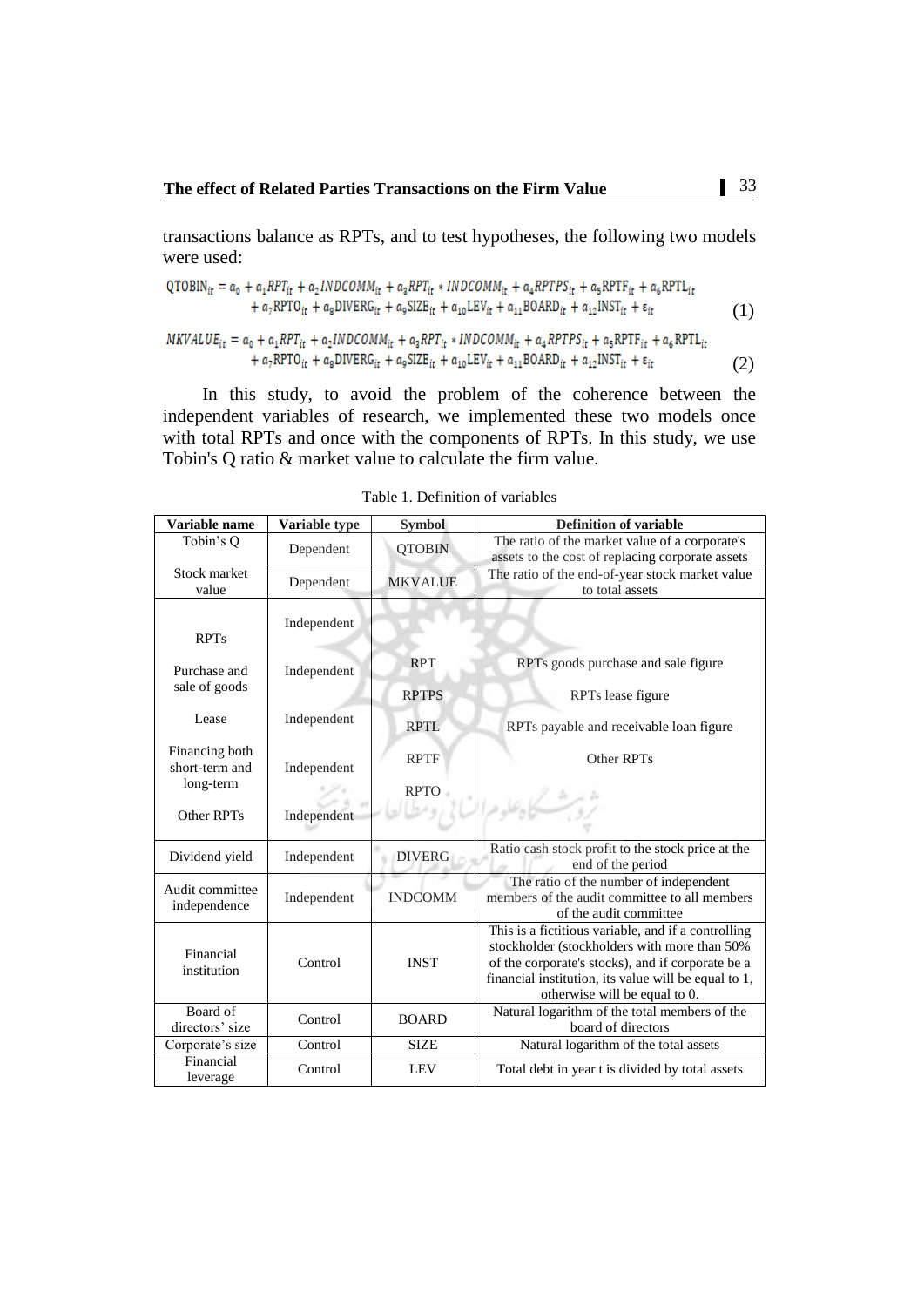# **Analysis of data**

#### **1. Descriptive Statistics**

In Table 2, information of the research variables is provided. It is necessary to describe this data before analyzing hypotheses. The statistical descriptions are to detect the model of dominant it and the basis for explaining the relationships between the variables used in the research.

| <b>Variable</b> | Mean    | Med     | <b>Max</b> | Mini    | Obs |
|-----------------|---------|---------|------------|---------|-----|
| <b>QTOBIN</b>   | 1.7641  | 1.4800  | 7.6600     | 0.38000 | 600 |
| <b>MKVALUE</b>  | 1.1769  | 0.90000 | 7.0100     | 0.0200  | 600 |
| <b>RPT</b>      | 4.6007  | 0.2702  | 2081.647   | 0.0000  | 600 |
| <b>RPTF</b>     | 0.0528  | 0.0000  | 10.41131   | 0.0000  | 600 |
| <b>RPTL</b>     | 0.4645  | 0.0000  | 278.0843   | 0.0000  | 600 |
| <b>RPTO</b>     | 3.6518  | 0.0100  | 2081.650   | 0.0000  | 600 |
| <b>RPTPS</b>    | 0.4331  | 0.1391  | 13.7818    | 0.0000  | 600 |
| <b>SIZE</b>     | 14.0211 | 13.910  | 18.7400    | 10.9500 | 600 |
| <b>LEV</b>      | 0.5814  | 0.6000  | 1.0000     | 0.0700  | 600 |
| <b>INST</b>     | 0.4583  | 0.0000  | 1.0000     | 0.0000  | 600 |
| <b>INDCOM</b>   | 0.3406  | 0.0000  | 1.0000     | 0.0000  | 600 |
| <b>DIVERG</b>   | 0.0700  | 0.0400  | 1.5100     | 0.0000  | 600 |
| <b>BOARD</b>    | 1.6196  | 1.6100  | 2.3000     | 1.6100  | 600 |

Table 2. Descriptive statistics for research variables

Based on the results in Table 2, for dependent variables (Tobin's Q and market value) among the 600 observation, respectively, have a mean of 1.7641 and 1.1769. The maximum yield and stock market value of all observations are 7.6600 and 7.0100, respectively, which indicates the highest value obtained for these variables in the corporates under investigation, and the minimum value of these two variables is 0.3800 and 0.0200, respectively, which indicates the lowest value obtained for these variables. In the independent variables, the results show that related parties transaction variable because in the sample under investigating, several corporates did not have RPTs for the years under investigating, hence, the minimum value was equal to zero. Regarding the independence of the members of the committee, which according to the charter of the audit committee should consist from at least one or two independent members, it is shown that in the sample corporates, the independence was not observed and most corporates did not have sufficient independence, which mean is equal to 0.3406. Also, the stock dividend yield has varied from 0 to 1.5100 with a mean equal to 0.0700 and Median is equal to 0.0400. The size of the corporates has varied from 10.9500 to 18.7400 with mean equal to 14.0211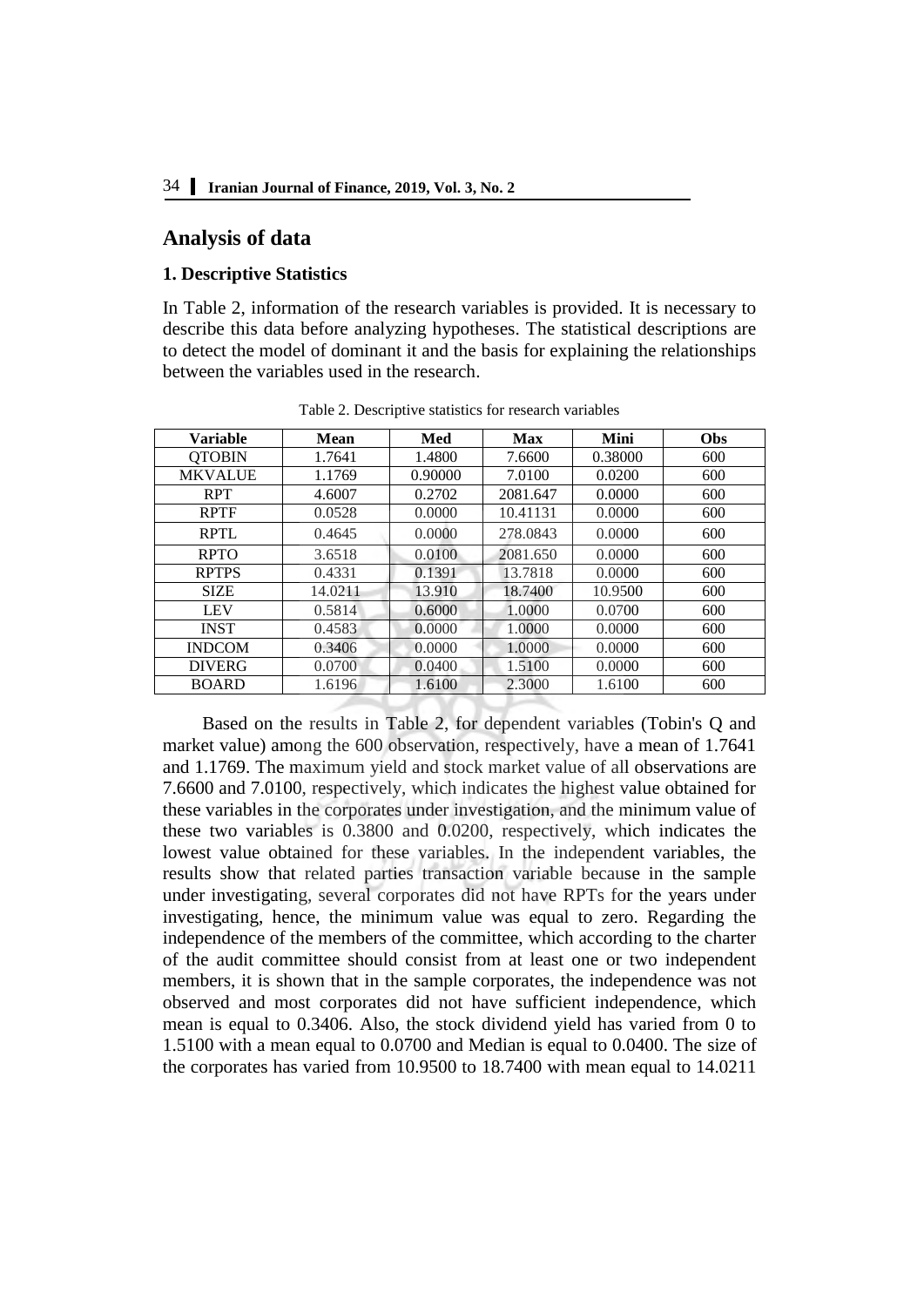and Median equal to 13.910. Based on the mean of corporates financial leverage, more than 58 per cent of the assets as credit sale is earned. The size of the Board of Directors of the corporates has varied from 10.9500 to 2.3000 with a mean equal to 1.6196 and median equal to 1.6100. Also, the results of descriptive statistics of the financial institution's variable showed that, on average, 45 per cent of corporates have a controlling shareholder.

#### **2. The research Hypotheses Testing**

In the present study, a panel data (year-corporate) of 100 listed firms in the Tehran Stock Exchange is estimated. Therefore, before estimating the model using panel data, we need to detect the appropriate method for the application of this data in the estimation. First, it must be clear that in principle, there is a need to consider the structure of the data panel (the corporate's specific differences or effects), or it can be pooled the data for different corporates and can be used it in model estimation. In the single-equation estimates, F statistics (Limer test) were used for final decision making. The test result showed that the panel data method is selected. Also, Husman test has been used to determine whether the estimation of model's parameters are used of fixed effects model or random effects. The results of the test show that the fixed effects model is appropriate. On the other hand, to investigate the heteroscedasticity, the Breusch-Pagan Test was used, and the results showed that we have the heteroscedasticity problem in our models and must use the modified estimator (White) to maintain the variance consistency assumption in regression analysis and to solve the heteroscedasticity. Table 3 shows the results of detecting the best method for estimation.

| <b>Test Type</b> | <b>Model</b> | <b>Statistic</b> | <b>P-value</b> |
|------------------|--------------|------------------|----------------|
|                  | 1st          | 4.5905           | 0.0000         |
| F-Limer          | 2nd          | 4.6928           | 0.0000         |
|                  | 3rd          | 4.5144           | 0.0000         |
|                  | 4th          | 4.6001           | 0.0000         |
| Hausman          | 1st          | 31.9652          | 0.0001         |
|                  | 2nd          | 34.1014          | 0.0000         |
|                  | 3rd          | 35.8542          | 0.0011         |
|                  | 4th          | 37.7406          | 0.0006         |
|                  | 1st          | 31.9652          | 0.0006         |
| Breusch-Pagan    | 2nd          | 34.1014          | 0.0000         |
|                  | 3rd          | 35.8542          | 0.0011         |
|                  | 4th          | 37.7406          | 0.0006         |

Table 3. Results of detecting the best method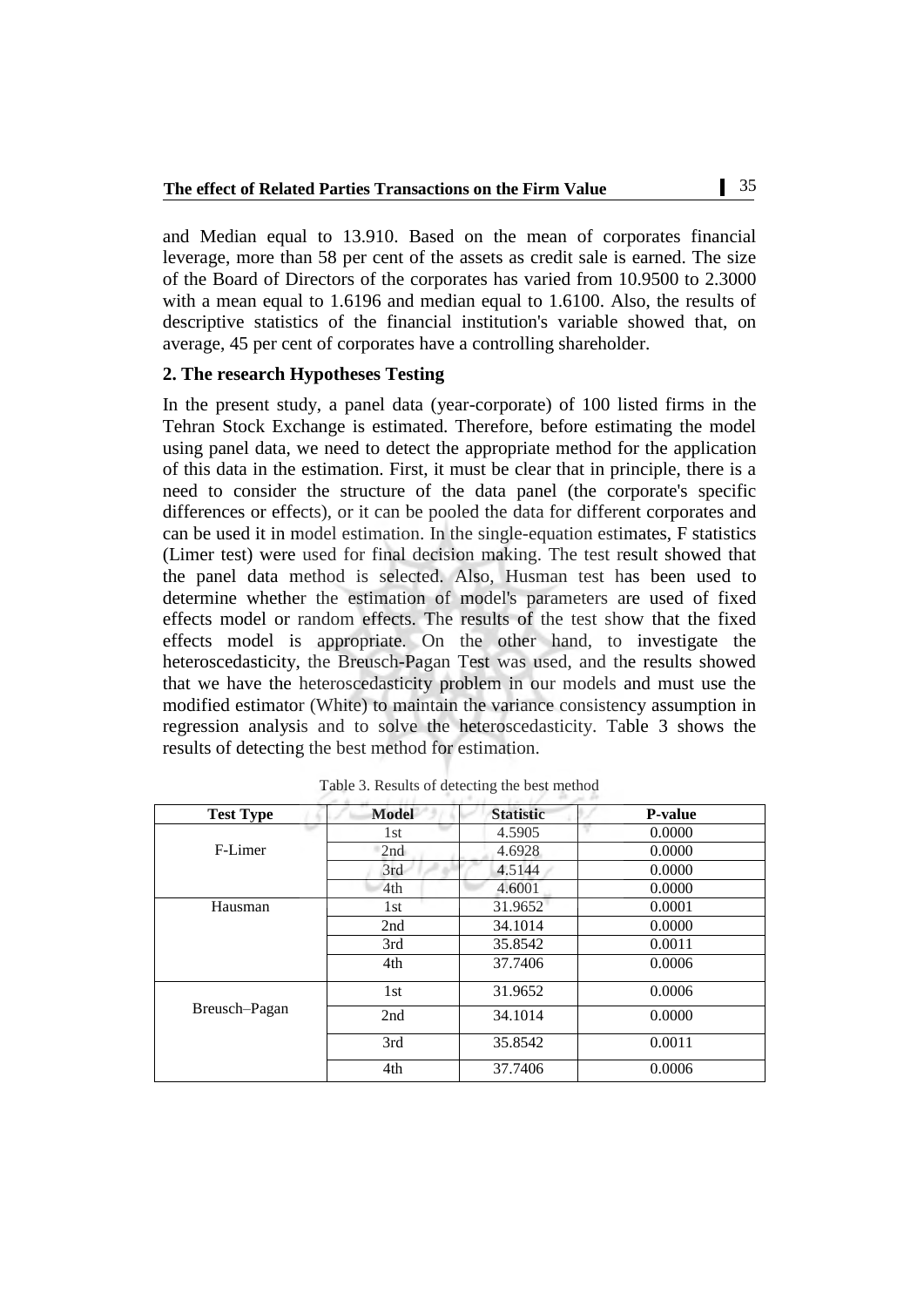#### **2.1. Results of the first and second hypotheses test**

According to the first and second hypotheses, assumptions test results in Tables 4 and 5 are as follows.

| <b>Variable</b>                            | <b>Coefficients</b> | <b>Standard</b><br>deviation | t-statistic | <b>Significance</b><br>level (sig) | <b>VIF</b> |
|--------------------------------------------|---------------------|------------------------------|-------------|------------------------------------|------------|
| C                                          | 8.3369              | 4.1932                       | 1.9881      | 0.0473                             |            |
| <b>RPT</b>                                 | $-0.0002$           | 0.0001                       | $-1.7206$   | 0.0859                             | 1.04       |
| <b>INDCOM</b>                              | 0.2072              | 0.1226                       | 1.6901      | 0.0916                             | 1.08       |
| RPT*INDCOM                                 | $-0.0012$           | 0.0479                       | $-0.0258$   | 0.9794                             | 1.04       |
| <b>SIZE</b>                                | $-0.4866$           | 0.2435                       | $-1.9978$   | 0.0463                             | 1.34       |
| <b>LEV</b>                                 | $-0.2807$           | 0.3608                       | $-0.7780$   | 0.4369                             | 1.37       |
| <b>INST</b>                                | $-0.3038$           | 0.0551                       | $-5.5041$   | 0.0000                             | 1.14       |
| <b>DIVERG</b>                              | $-2.0907$           | 0.8297                       | $-2.5197$   | 0.0121                             | 1.78       |
| <b>BOARD</b>                               | 0.3889              | 0.7686                       | 0.5059      | 0.6131                             | 1.01       |
| <b>F</b> statistic<br>(significance level) | 5.7179<br>(0.0000)  | Durbin-Watson statistic      |             | 2.1893                             |            |
| R-Square                                   | 0.5542              | <b>Adjusted R-Square</b>     |             | 0.4573                             |            |

Table 4. The results of the first model test (Tobin's Q is the dependent variable)

In interpreting the results, the variable of RPTs which level of its significance is smaller than error level, so, the coefficient and t-statistic of this variable indicates that there is a significant relationship between RPTs and firm value. Since the indicator of the coefficient of this variable is negative, the evidence suggests a significant and negative relationship between RPTs and firm value. This means that by the increase (decrease) in RPTs, firm value decreases (increases). Therefore, the research hypothesis was confirmed. The previous researches on the first hypothesis shows that the findings of the present study are in line with the findings by [Khalatbari Limaki et al. \(2012\);](file:///C:/Users/atefe/Desktop/drfjl/2%202019/1089/1089.edited.docx%23_ENREF_31) [Sheri and Hamidi \(2012\);](file:///C:/Users/atefe/Desktop/drfjl/2%202019/1089/1089.edited.docx%23_ENREF_40) [Gordon and Henry \(2005\);](file:///C:/Users/atefe/Desktop/drfjl/2%202019/1089/1089.edited.docx%23_ENREF_24) [Gordon et al. \(2006\);](file:///C:/Users/atefe/Desktop/drfjl/2%202019/1089/1089.edited.docx%23_ENREF_25) [Archambeault and DeZoort \(2001\);](file:///C:/Users/atefe/Desktop/drfjl/2%202019/1089/1089.edited.docx%23_ENREF_7) [Cheung et al. \(2009\),](file:///C:/Users/atefe/Desktop/drfjl/2%202019/1089/1089.edited.docx%23_ENREF_13) [Baumann and](file:///C:/Users/atefe/Desktop/drfjl/2%202019/1089/1089.edited.docx%23_ENREF_9)  Ratzinger-Sakel (2017), [Beasley and Salterio \(2001\)](file:///C:/Users/atefe/Desktop/drfjl/2%202019/1089/1089.edited.docx%23_ENREF_10) and [Nekhili and Cherif](file:///C:/Users/atefe/Desktop/drfjl/2%202019/1089/1089.edited.docx%23_ENREF_35)  (2011).

Regarding the variable of the audit committee independence, the coefficient of estimating the variable indicates the positive relationship between this variable and the Tobin's Q ratio. Therefore, one can be argued that there is a positive and significant relationship between the audit committee independence and firm value. Regarding the significance level calculated for the interactive variable between RPTs and the audit committee independence, it can be argued that the audit committee independence has no effect on the relationship between RPTs and the Tobin's Q ratio. Regarding the significance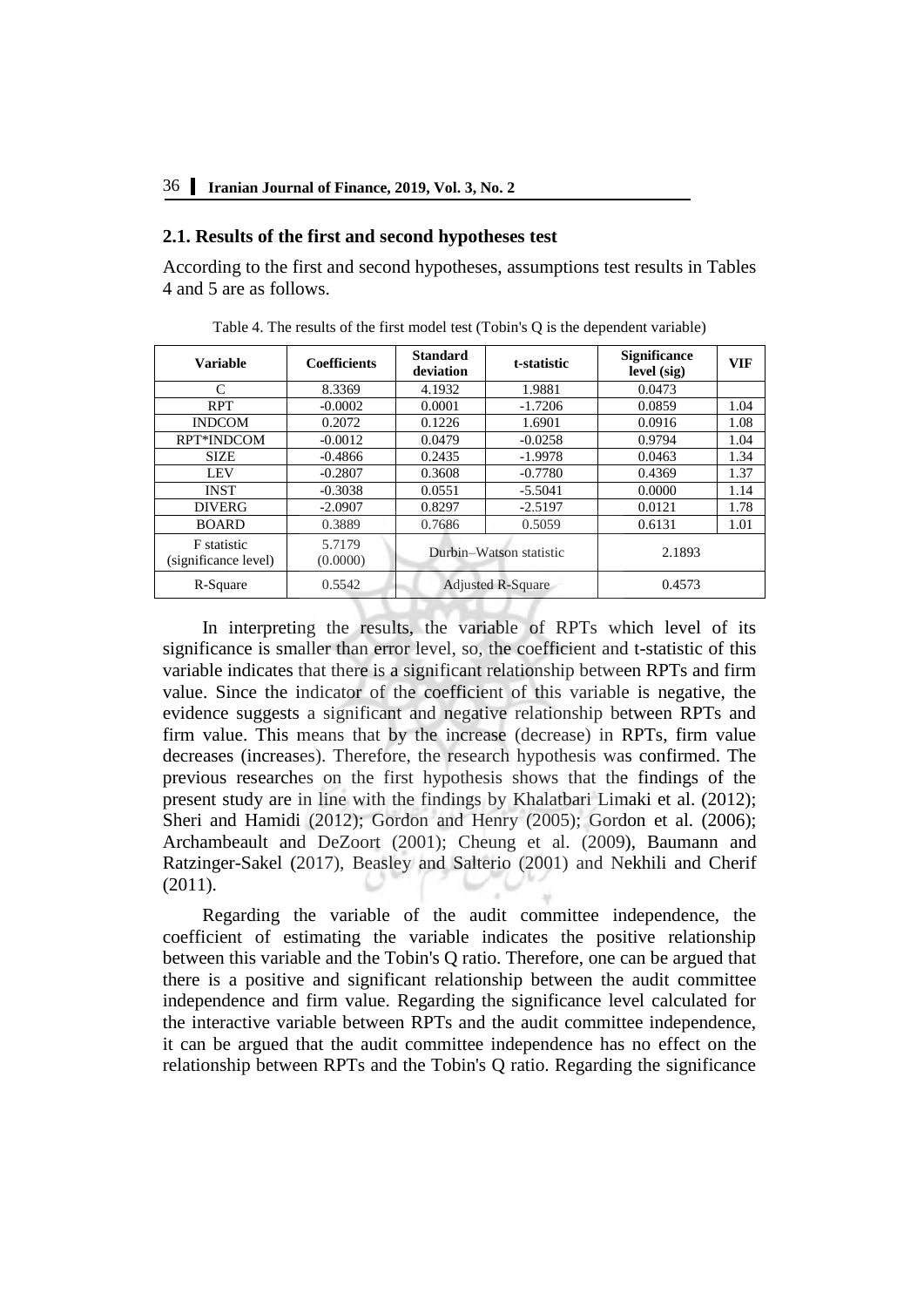level calculated for the interactive variable between RPTs and the audit committee independence, one can be argued that the audit committee independence has no effect on the relationship between RPTs and the Tobin's Q ratio. Other results showed that the variables of corporate's size, institutional shareholders ratio, and price-to-cash ratio (which is their significant level are less than error level) have a negative relationship with firm value. Regarding the negative coefficients of financial leverage variables and the size of the board of directors, one can be argued that there is a negative relationship between the financial leverage and the size of the board of directors with firm value but they are not statistically significant.

| <b>Variable</b>                               | <b>Coefficients</b> | <b>Standard</b><br>deviation | t-statistic | <b>Significance</b> | <b>VIF</b> |
|-----------------------------------------------|---------------------|------------------------------|-------------|---------------------|------------|
| C                                             | 11.1618             | 4.1485                       | 2.6905      | 0.0074              |            |
| <b>RPT</b>                                    | $-0.0001$           | 8.6900                       | 2.0211      | 0.0438              | 1.04       |
| <b>INDCOM</b>                                 | 0.0621              | 0.1245                       | 0.4993      | 0.6178              | 1.08       |
| RPT*INDCOM                                    | $-0.0252$           | 0.0414                       | $-0.6087$   | 0.5430              | 1.04       |
| <b>SIZE</b>                                   | $-0.6795$           | 0.2462                       | $-2.7592$   | 0.0060              | 1.34       |
| <b>LEV</b>                                    | $-1.1163$           | 0.3645                       | $-3.0627$   | 0.0023              | 1.37       |
| <b>INST</b>                                   | $-0.2904$           | 0.0396                       | 7.3278      | 0.0000              | 1.14       |
| <b>DIVERG</b>                                 | $-1.5158$           | 0.4105                       | $-3.6921$   | 0.0002              | 1.78       |
| <b>BOARD</b>                                  | 0.2580              | 0.3273                       | 0.3273      | 0.7435              | 1.01       |
| <b>F</b> statistic<br>(significance<br>level) | 10.5712<br>(0.0000) | Durbin-Watson statistic      |             | 1.9937              |            |
| R-Square                                      | 0.7085              | <b>Adjusted R-Square</b>     |             | 0.6415              |            |

Table 5. The results of the second model (dependent variable is market value)

## **2.2. Results of the Third Hypothesis Test**

According to the third hypotheses, assumptions test results in tables 6 and 7 are as follows: 531

Table 6. The results of the third model (dependent variable is Tobin's Q)

| <b>Variable</b> | <b>Coefficients</b> | <b>Standard</b><br>deviation | t-statistic | <b>Significance</b> | <b>VIF</b> |
|-----------------|---------------------|------------------------------|-------------|---------------------|------------|
| C               | 8.5206              | 4.3157                       | 1.9742      | 0.0489              |            |
| RPTL            | $-0.0152$           | 0.0089                       | $-1.6953$   | 0.0907              | 1.04       |
| <b>RPTF</b>     | 0.3801              | 0.2147                       | 1.7702      | 0.0773              | 1.08       |
| <b>RPTO</b>     | $-0.0001$           | 0.0001                       | $-1.5400$   | 0.1242              | 1.04       |
| <b>RPTPS</b>    | $-0.0009$           | 0.0481                       | $-0.0206$   | 0.9835              | 1.34       |
| <b>INDCOM</b>   | 0.2306              | 0.1380                       | 1.6714      | 0.0953              | 1.47       |
| RPTL*INDCOM     | $-1.3652$           | 0.7712                       | $-1.7703$   | 0.0773              | 1.09       |
| RPTF*INDCOM     | $-0.3637$           | 0.3040                       | $-1.1962$   | 0.2322              | 1.13       |
| RPTO*INDCOM     | $-0.1262$           | 0.0479                       | $-2.6345$   | 0.0087              | 1.14       |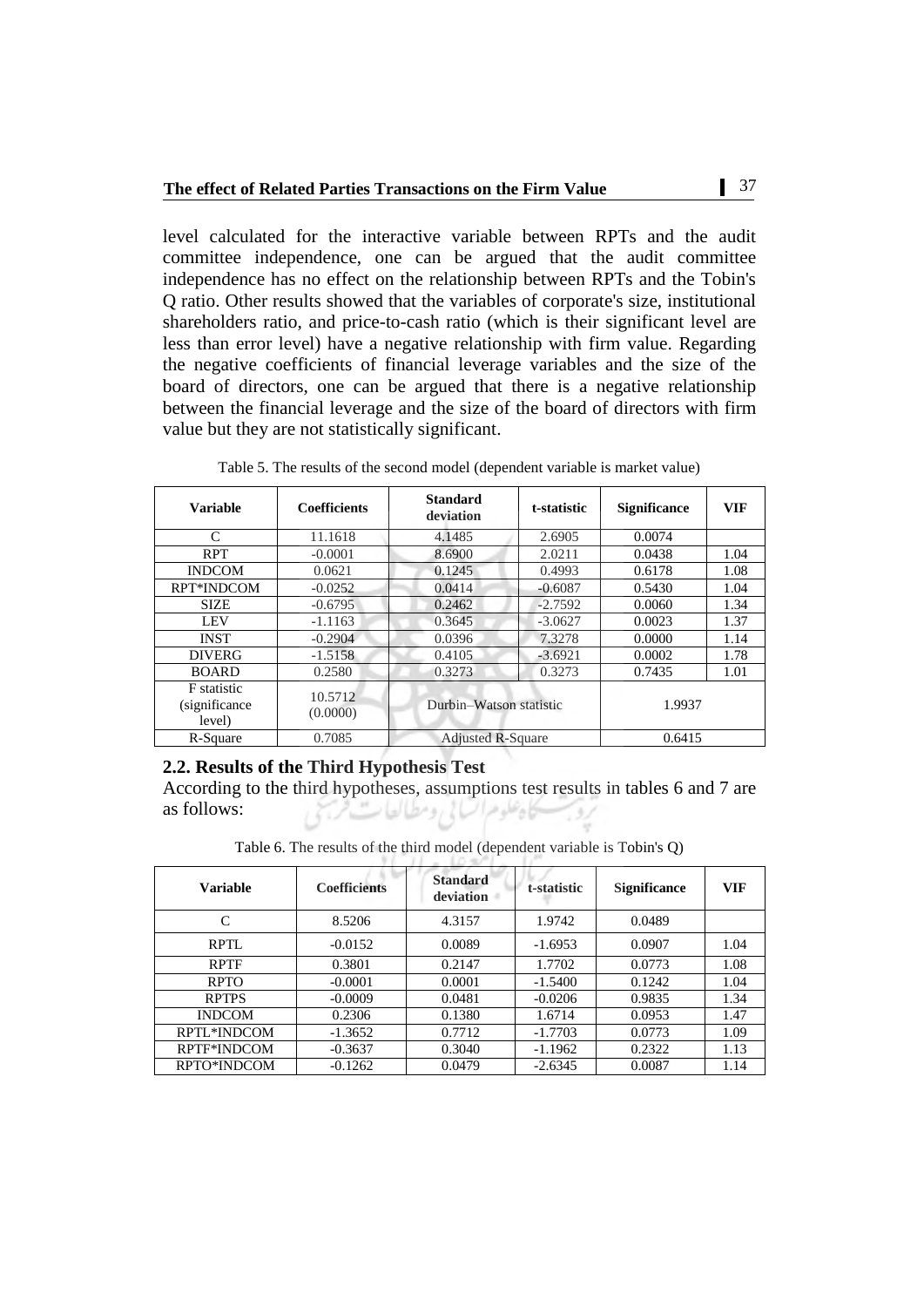| RPTS*INDCOM                                | 0.0180             | 0.0872                   | 0.2074    | 0.8358 | 1.03 |
|--------------------------------------------|--------------------|--------------------------|-----------|--------|------|
| <b>SIZE</b>                                | $-0.4959$          | 0.2483                   | $-1.9973$ | 0.0463 | 1.89 |
| LEV                                        | $-0.2880$          | 0.3822                   | $-0.7534$ | 0.4516 | 1.34 |
| <b>INST</b>                                | $-0.3097$          | 0.0565                   | $-5.4809$ | 0.0000 | 1.37 |
| <b>DIVERG</b>                              | $-2.1082$          | 0.8515                   | $-2.4756$ | 0.0136 | 1.14 |
| <b>BOARD</b>                               | 0.3560             | 0.8232                   | 0.4324    | 0.6656 | 1.78 |
| <b>F</b> statistic<br>(significance level) | 5.3860<br>(0.0000) | Durbin-Watson statistic  |           | 2.1907 |      |
| R-Square                                   | 0.5560             | <b>Adjusted R-Square</b> |           | 0.4527 |      |

38 **Iranian Journal of Finance, 2019, Vol. 3, No. 2**

In the interpretation of the results obtained from this study, RPTL variables (related parties transaction lease figure) and RPTF (related parties transaction payable and receivable loans figure), whose their significant level is smaller than error level, therefore, there is a significant relationship between these variables and Tobin's Q. RPTL (RPTs lease figure) has a negative relationship and RPTF (related parties transaction payable and receivable loans figure) has a positive relationship with Tobin's Q ratio. Two other types of RPTs, namely, RPTO (RPTs figures other) and RPTPS (RPTs' goods Purchase and Sale figure), have not significantly related to Tobin's Q. This result confirms the third hypothesis of the study. The results also indicate that the audit committee independence modifies the relationship between RPTL (RPTs lease figure) and RPTO (RPTs figure other) with Tobin's Q.

| <b>Variable</b>      | <b>Coefficients</b> | <b>Standard</b><br>deviation | t-statistic | <b>Significance</b> | <b>VIF</b> |  |  |
|----------------------|---------------------|------------------------------|-------------|---------------------|------------|--|--|
| $\mathcal{C}$        | 11.3316             | 4.2129                       | 2.6897      | 0.0074              |            |  |  |
| <b>RPTL</b>          | $-0.0049$           | 0.0060                       | $-0.8202$   | 0.4125              | 1.04       |  |  |
| <b>RPTF</b>          | 0.1128              | 0.1447                       | 0.7792      | 0.4362              | 1.08       |  |  |
| <b>RPTO</b>          | $-0.0001$           | 9.5505                       | $-1.8796$   | 0.608               | 1.04       |  |  |
| <b>RPTPS</b>         | 0.0259              | 0.0486                       | 0.5320      | 0.5949              | 1.34       |  |  |
| <b>INDCOM</b>        | 0.0788              | 0.1366                       | 0.5773      | 0.5640              | 1.47       |  |  |
| RPTL*INDCOM          | $-1.6898$           | 0.3657                       | $-4.6197$   | 0.0000              | 1.09       |  |  |
| RPTF*INDCOM          | 0.0042              | 0.1458                       | 0.0287      | 0.9770              | 1.13       |  |  |
| RPTO*INDCOM          | $-0.0546$           | 0.0457                       | $-1.1943$   | 0.2329              | 1.14       |  |  |
| <b>RPTS*INDCOM</b>   | $-0.0562$           | 0.0765                       | $-0.7351$   | 0.4626              | 1.03       |  |  |
| <b>SIZE</b>          | $-0.6887$           | 0.2481                       | $-2.7750$   | 0.0057              | 1.89       |  |  |
| <b>LEV</b>           | $-1.1359$           | 0.3801                       | $-2.9880$   | 0.0030              | 1.34       |  |  |
| <b>INST</b>          | $-0.2951$           | 0.0437                       | $-6.7471$   | 0.0000              | 1.37       |  |  |
| <b>DIVERG</b>        | $-1.5258$           | 0.4258                       | $-3.5826$   | 0.0004              | 1.14       |  |  |
| <b>BOARD</b>         | 0.2328              | 0.8271                       | 0.2815      | 0.7784              | 1.78       |  |  |
| F statistic          | 9.9481              | Durbin-Watson statistic      |             | 1.9957              |            |  |  |
| (significance level) | (0.0000)            |                              |             |                     |            |  |  |
| R-Square             | 0.7093              | <b>Adjusted R-Square</b>     |             | 0.6380              |            |  |  |

Table 7. The results of the fourth model (dependent variable is market value)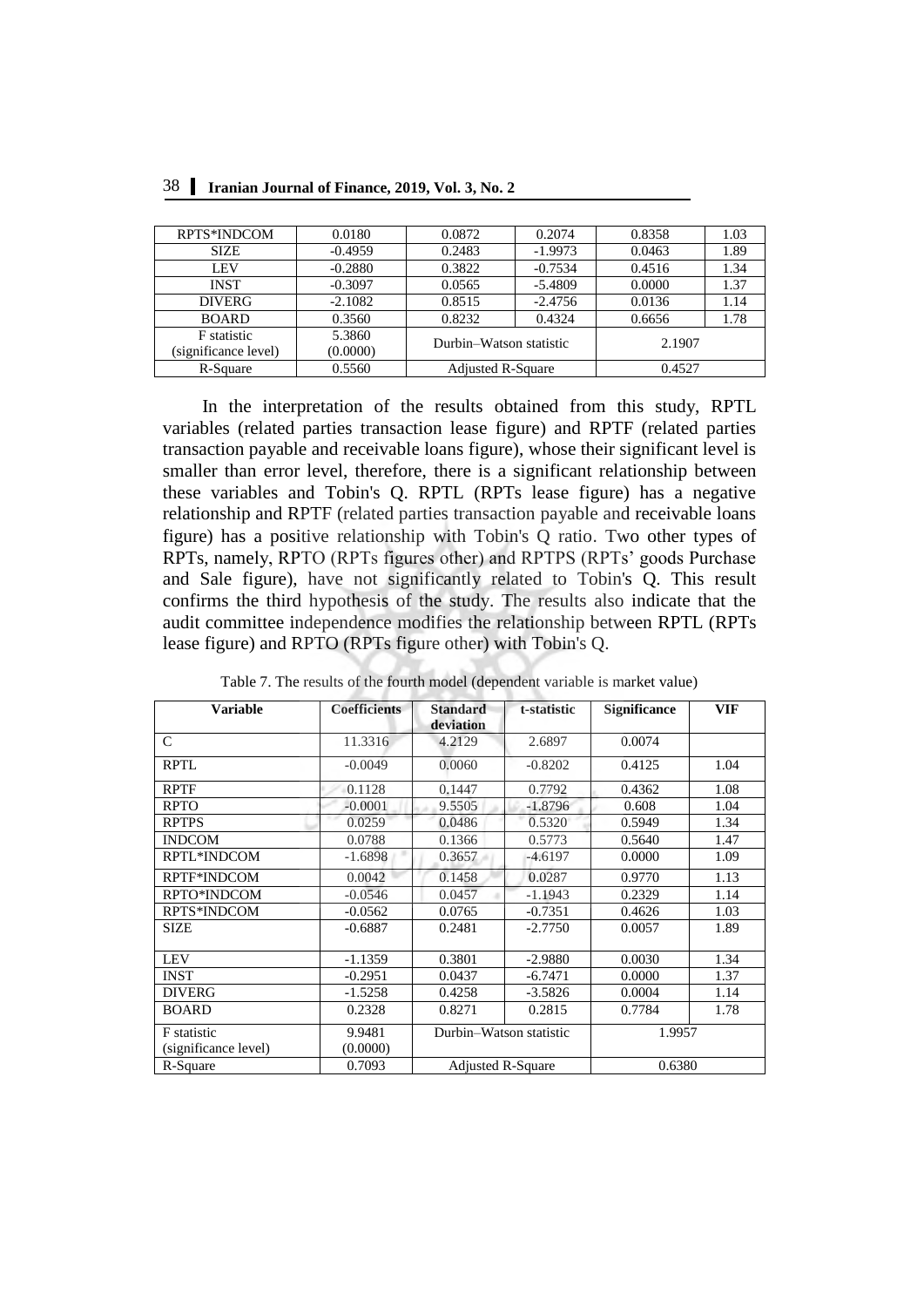The results show that among the four types of RPTs, only RPTO (RPTs figure other) has a significant negative relationship with stock market value by changing the firm value ratio from Tobin's Q to the stock market value. This result confirms the third hypothesis of the study. The results also indicate that the audit committee independence modifies the relationship between RPTL (RPTs lease figure) and Tobin's Q.

# **Conclusion**

The purpose of this study was to investigate the relationship between different types of RPTs and firm value by the moderating role of the audit committee. The results of the study show that there is a significant negative relationship between RPTs and firm value. The significant relationship between RPTs and corporate's, which is confirmed by the theory of conflict of interests, is an opportunistic behaviour. In existing theories, there are two attitudes toward RPTs that include the attitude of opportunistic behaviour (the theory of conflict of interests) and the attitude of efficient behaviour (the hypothesis of efficient transactions) that the existence or absence of any of these behaviours is a function of corporate governance, laws protecting investors and, in general, the business environment of the countries. The theory of conflict of interest is consistent with the issue of representation and states that such transactions are used for gaining personal interests to managers and they cause the corporate and shareholders to be harmed ([Darabi & Davoud khani, 2015](file:///C:/Users/atefe/Desktop/drfjl/2%202019/1089/1089.edited.docx%23_ENREF_18)).

On the other hand, the hypothesis of efficient transactions related parties consider as part of the business unit's demand and also guarantees the work of managers incorporate. This theory does not consider RPTs as harmful transactions and may even be beneficial to shareholders ([Chang & Hong, 2000](file:///C:/Users/atefe/Desktop/drfjl/2%202019/1089/1089.edited.docx%23_ENREF_12)). On the other hand, the results of the research showed that there is a positive relationship between the audit committee and firm value, and the audit committee has an effect on the relationship between RPTs and firm value. The results of recent research have shown that the audit committees incorporates control the RPTs payable and receivable loan figure (RPTF), corporates that have an audit committee in their board of directors, and corporates with large analysts, do RPTs at more adequate prices.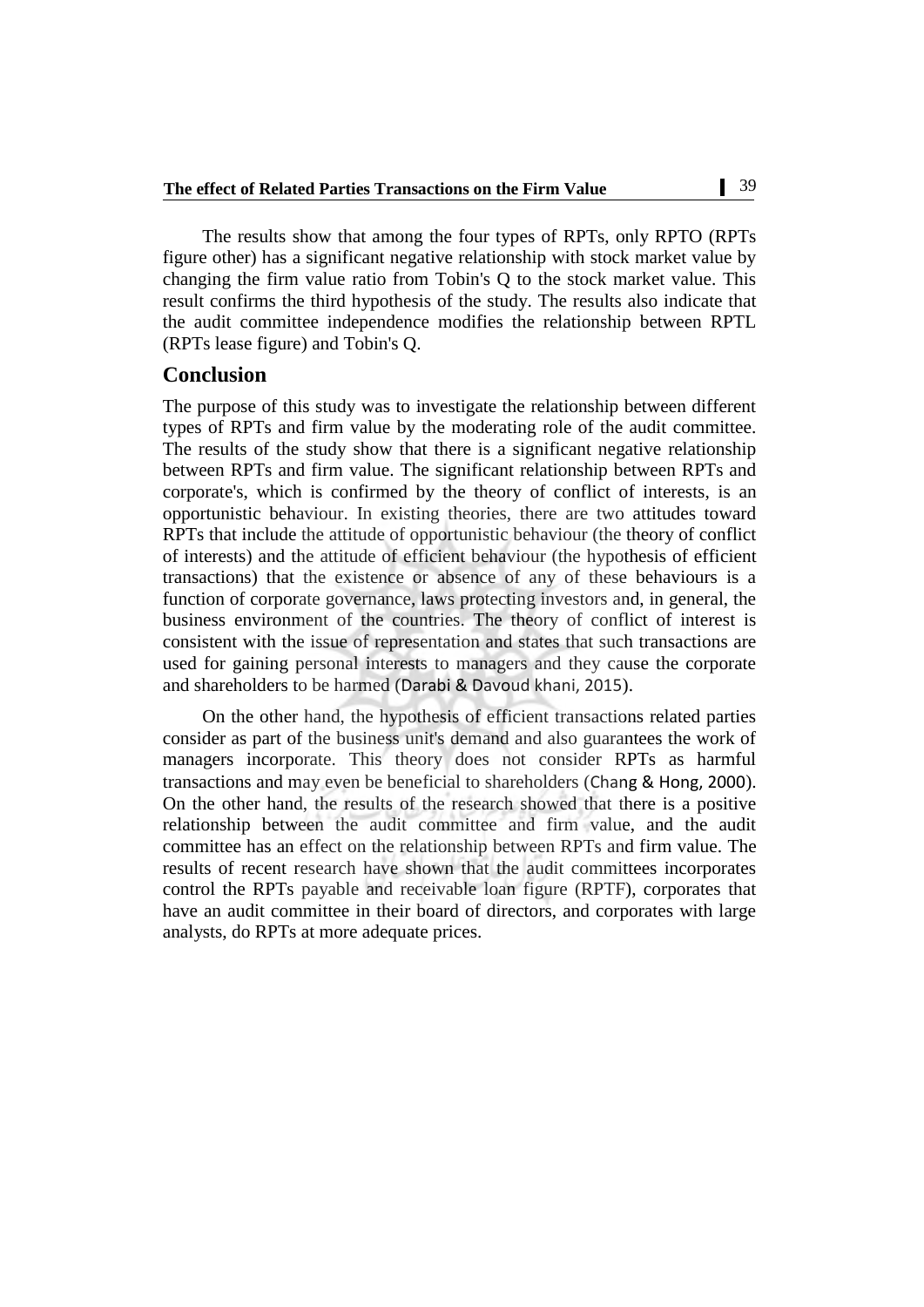## **References**

Abbott, L. J., & Parker, S. (2000). Auditor selection and audit committee characteristics. *Auditing: A Journal of Practice & Theory, 19*(2), 47-66.

Agrawal, A., & Knoeber, C. R. (1996). Firm performance and mechanisms to control agency problems between managers and shareholders. *Journal of financial and quantitative analysis, 31*(3), 377-397.

Al-Dhamari, R. A., Al-Gamrh, B., Ismail, K. N. I. K., & Ismail, S. S. H. (2018). Related party transactions and audit fees: the role of the internal audit function. *Journal of Management & Governance, 22*(1), 187-212.

Al-Mamun, A., Yasser, Q. R., Rahman, M. A., Wickramasinghe, A., & Nathan, T. M. (2014). Relationship between audit committee characteristics, external auditors and economic value added (EVA) of public listed firms in Malaysia. *Corporate Ownership & Control, 12*(1), 899-910.

Amer, M., Ragab, A. A., & Shehata, S. E. (2014). *Audit committee characteristics and firm performance: Evidence from Egyptian listed companies.* Paper presented at the Proceedings of 6th Annual American Business Research Conference.

Arbab Soleimani, A., & Nafari, M. (2016). *Audit Principles* (Vol. 1). Tehran: Audit organisation.

Archambeault, D., & DeZoort, F. T. (2001). Auditor opinion shopping and the audit committee: An analysis of suspicious auditor switches. *International Journal of Auditing, 5*(1), 33-52.

Bansal, N., & Sharma, A. K. (2016). Audit committee, corporate governance and firm performance: Empirical evidence from India. *International Journal of Economics and Finance, 8*(3), 103.

Baumann, M., & Ratzinger-Sakel, N. V. (2017). Audit firm alumni in audit committees: An analysis of the time dependence of alumni effects on audit quality and audit fees. *Available at SSRN 2937812*.

Beasley, M. S., & Salterio, S. E. (2001). The relationship between board characteristics and voluntary improvements in audit committee composition and experience. *Contemporary Accounting Research, 18*(4), 539-570.

Bulu, G. (2006). Corporate governance system and its impact on the quality of profit. *stock exchange, 52*, 8-11.

Chang, S. J., & Hong, J. (2000). Economic performance of group-affiliated companies in Korea: Intragroup resource sharing and internal business transactions. *Academy of Management journal, 43*(3), 429-448.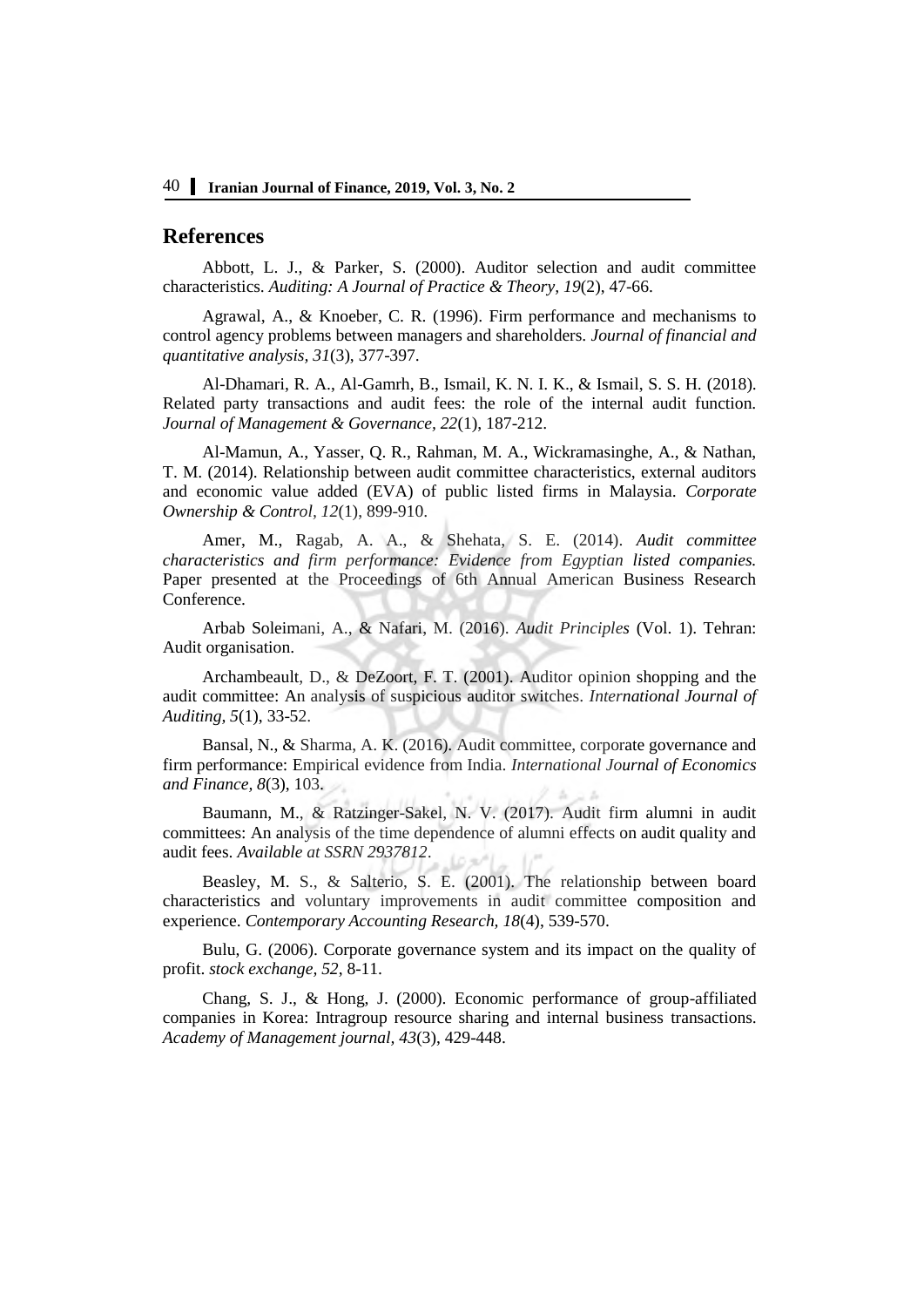Cheung, Y.-L., Qi, Y., Rau, P. R., & Stouraitis, A. (2009). Buy high, sell low: How listed firms price asset transfers in related party transactions. *Journal of Banking & Finance, 33*(5), 914-924.

Cheung, Y.-L., Rau, P. R., & Stouraitis, A. (2006). Tunnelling, propping, and expropriation: evidence from connected party transactions in Hong Kong. *Journal of Financial Economics, 82*(2), 343-386.

Chien, C.-Y., & Hsu, J. (2010). The role of corporate governance in related party transactions. *Available at SSRN 1539808*.

Coase, R. H. (2012). *The firm, the market, and the law*: University of Chicago Press.

Cohen, J. R., Gaynor, L. M., Krishnamoorthy, G., & Wright, A. M. (2011). The impact on auditor judgments of CEO influence on audit committee independence. *Auditing: A Journal of Practice & Theory, 30*(4), 129-147.

Darabi, R., & Davoud khani, M. (2015). The effects of RPTs on firm value. *Audit and financial accounting researches, 7*(28), 131-152.

Etemadi, H., & Salehi Rad, M. (2011). Investigating the role of the life-cycle in the relationship between rpts and the performance of the corporates listed in tehran stock exchange. *Journal of Accounting Modern Theories, 2*, 2-24.

Etemadi, H., & Shafa Khibari, N. (2011). The impact of free cash flows on profit management and the role of the audit committee. *Financial Accounting, 3*(10), 18-42.

Fakhari, H., Mohammadi, J., & Netaj Kurdi, M. H. (2015). Investigating the effect of audit committee features on profit management. *Empirical Researches in Financial Accounting, 12*(46), 123-146.

Forghandoost Haghighi, K., & Yohana, L. (1993). International accounting standards for the detection of rpts. *scientific research journal for Accounting Reviews, 3*, 93-101.

Golestani, M. (2013). *Relationships between RPTs, ownership of institutional stockholders & non-executive members of the board of directors and corporate's market value.* (Master), Tehran Azad University Central Branch, Tehran.

Gordon, E. A., & Henry, E. (2005). Related party transactions and earnings management. *Available at SSRN 612234*.

Gordon, E. A., Henry, E., & Palia, D. (2006). *Related party transactions: associations with corporate governance and firm value.* Paper presented at the EFA 2004 Maastricht Meeting Paper & AFA.

Habib, A., Muhammadi, A. H., & Jiang, H. (2017). Political connections and related party transactions: Evidence from Indonesia. *The International Journal of Accounting, 52*(1), 45-63.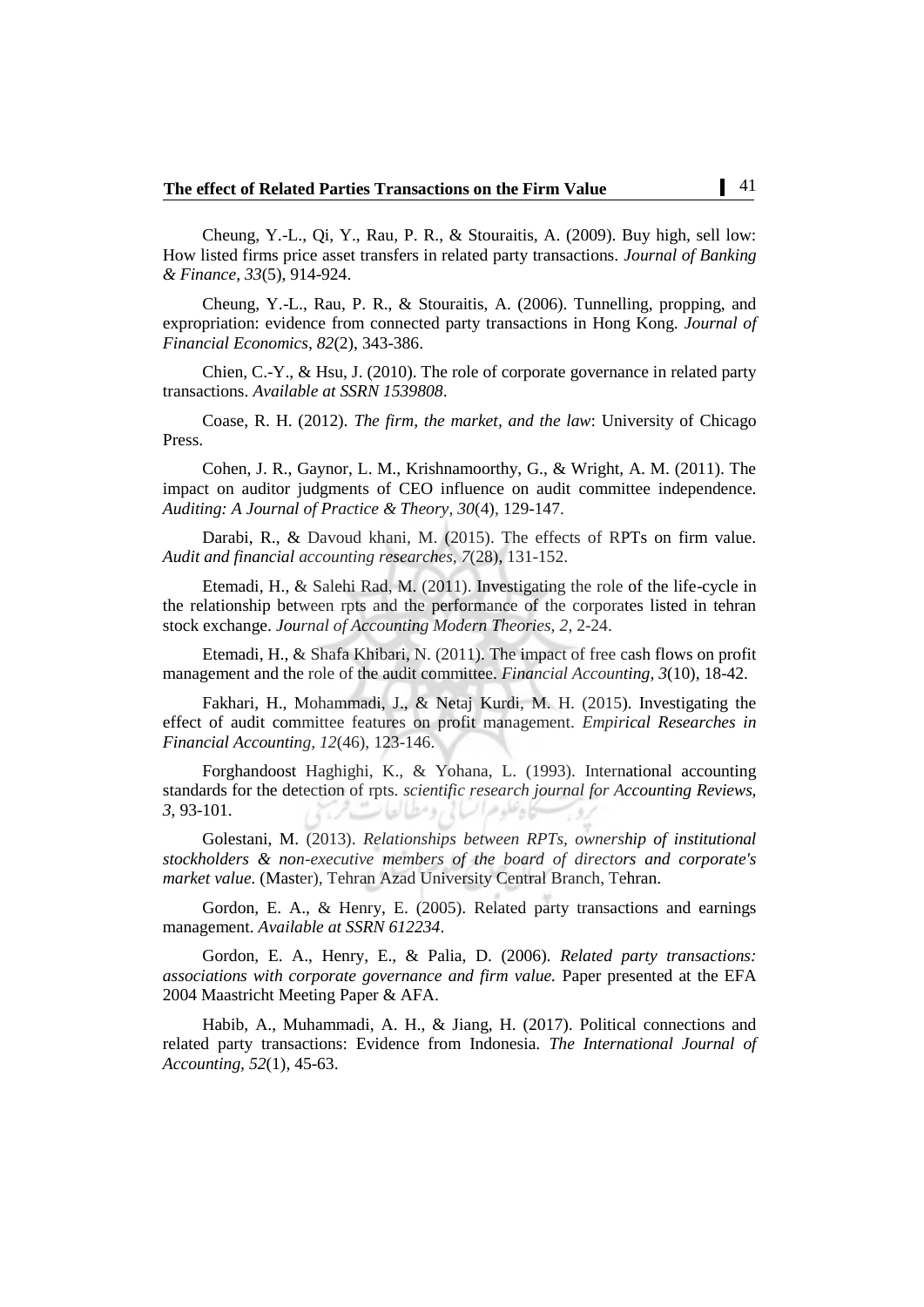Hwang, C.-Y., Zhang, S., & Zhu, Y. (2018). Related Party Transactions and Institutional Investors in Chinese Listed Companies. In *Advances in Pacific Basin Business, Economics and Finance* (pp. 1-25): Emerald Publishing Limited.

Jemison, D. B., & Oakley, R. A. (1983). Corporate governance in mutual insurance companies. *Journal of Business Research, 11*(4), 501-521.

Jian, M., & Wong, T. J. (2010). Propping through related party transactions. *Review of Accounting Studies, 15*(1), 70-105.

Kamyabi, Y., Boojmehrani, E., & Naderi Pelangi, F. (2014). Estimating error in profit prediction, rpts and the ratio of non-executive members of the board of directors. *scientific research journal of Accounting Reviews, 43*, 131-151.

Khalatbari Limaki, A., Arad, H., & Ebrahimiyan, M. T. (2012). *Investigating the effect of RPTs on the performance of corporates listed in the tehran stock exchange national conference on investment & financial management accounting*. Paper presented at the National conference on financial and investment management, Gorgan.

Khanna, T., & Palepu, K. (2000). Is group affiliation profitable in emerging markets? An analysis of diversified Indian business groups. *The journal of finance, 55*(2), 867-891.

Manaligod, M. G. T., & Del Rosario, R. (2012). Related party transactions. *American International Journal of Contemporary Research, 2*(5), 26-31.

Marchini, P. L., Mazza, T., & Medioli, A. (2018). The impact of related party transactions on earnings management: some insights from the Italian context. *Journal of Management and Governance, 22*(4), 981-1014.

Nekhili, M., & Cherif, M. (2011). Related parties transactions and firm's market value: the French case. *Review of Accounting and Finance, 10*(3), 291-315.

Pozzoli, M., & Venuti, M. (2014). Related party transactions and financial performance: Is there a correlation? Empirical evidence from Italian listed companies. *Open Journal of Accounting, 3*(01), 28.

Rahimian, N., Kazemi, H., & Mohammadi, H. (2012). *The Effect of RPTs on the Performance of Corporates Listed in Tehran Stock Exchange with an Emphasis on the Role of Strategic Mechanisms.* (Master), Raja University, Ghazvin.

Rahimian, N., & Tavakkolnia, I. (2011). The Impact of the Audit Committee on Internal Audit Activities. *Quarterly Public Accountant, 2*(15), 68-75.

Ryngaert, M. D., & Thomas, S. (2007). Related party transactions: Their origins and wealth effects. *Available at SSRN 970689*.

Sheri, S., & Hamidi, E. (2012). Identifying the motives of RPTs. *Accounting Experimental Research, 2*(6), 50-55.